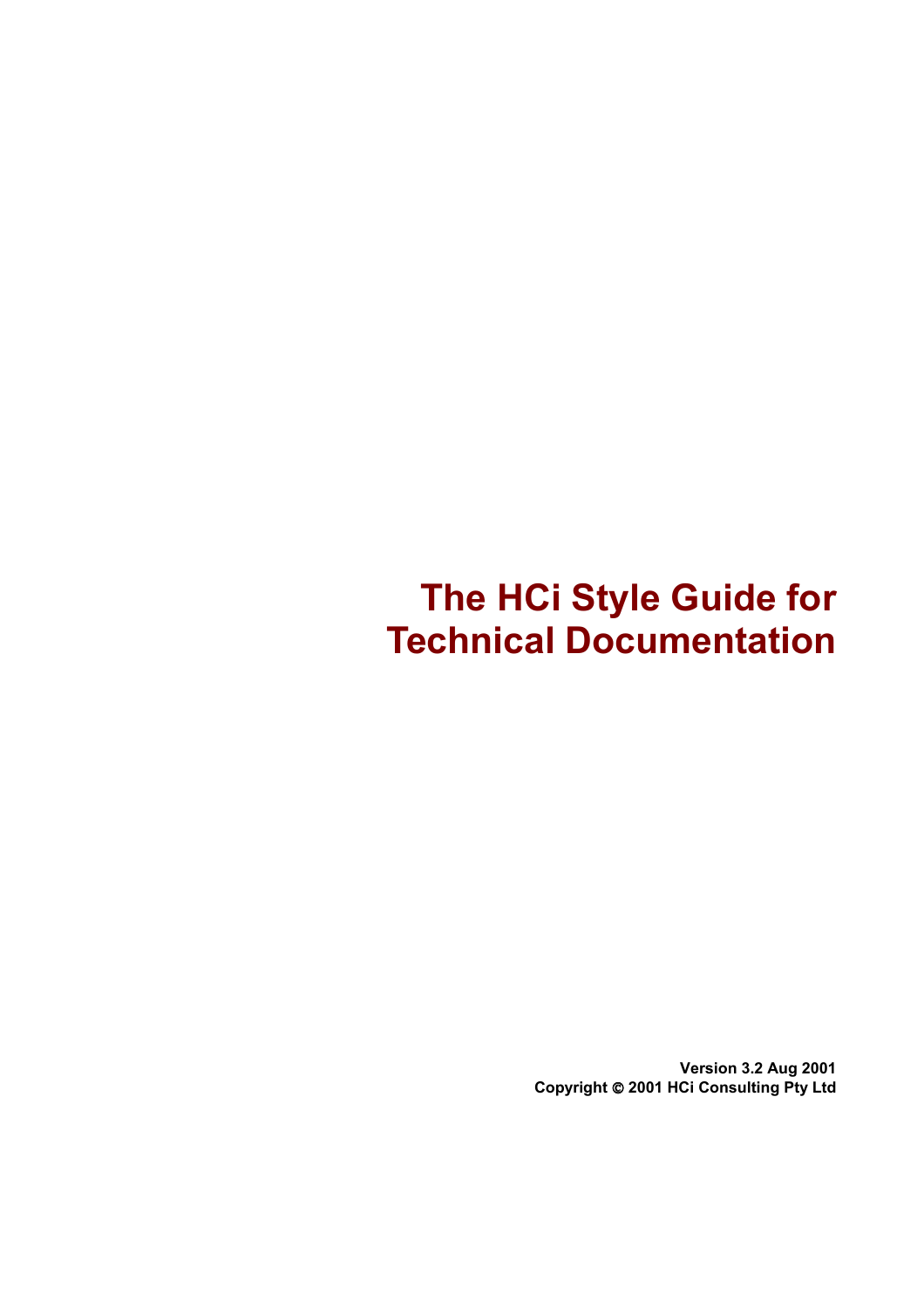### **Foreword**

This style guide was produced by the project managers of HCi, whose collective technical writing and quality systems experience extends over many years. We acknowledge the debt we have as practitioners to the many authorities and the authors of more comprehensive and detailed guides and reference works – and where appropriate we refer you to them specifically. Wider reference across such a diverse field is in any case essential.

The HCi guide is designed for routine, practical use – inevitably you will find many reasons to look beyond it – but it covers a reasonable amount of the ground commonly in play with most technical documents. The Microsoft Word template that accompanies it can and should be adapted for specific contexts as required.

Robert Wiedijk Onno van Ewyk Shashi Laverick Ron Byrne Vincent Sheehan Stuart Lecky

*Copyright HCi Consulting Pty Limited, Sydney, 2001. This style guide is available for personal use only. It is not to be reproduced in any form, redistributed or sold without the express permission of HCi. Any queries regarding the commercial availability or distribution of this style guide should be directed to HCi.* 

#### **HCi Style Guide for Technical Documentation Version 3.2 Aug 2001**

Copyright © 2001 ISBN 0-9579137-0-2 HCi Consulting Pty Ltd 7/74 Castlereagh Street Sydney, 2001 GPO Box 4846 Sydney, 2001 Phone 02 9232 6669 Fax 02 9232 1002



**www.hci.com.au**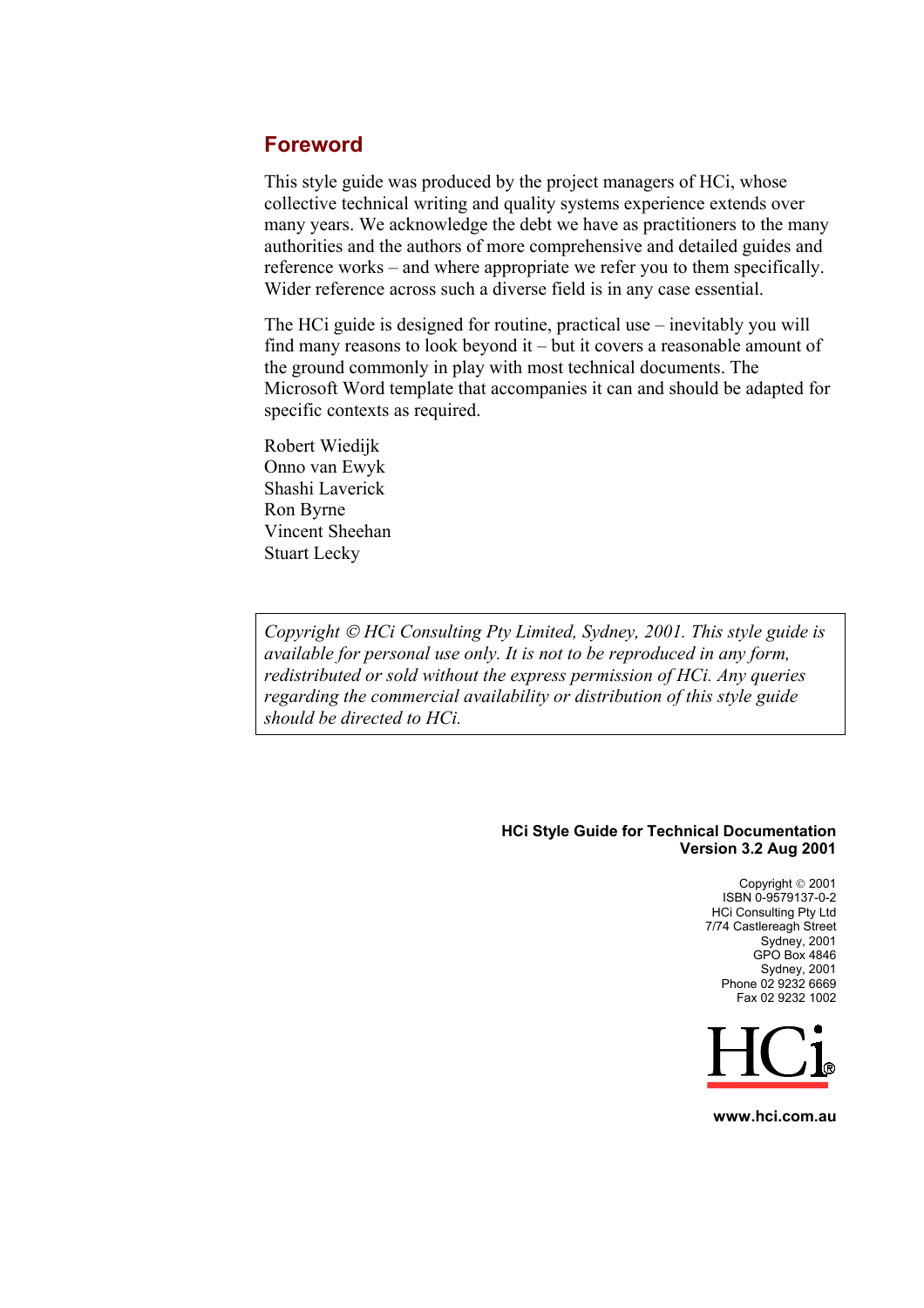# **Contents**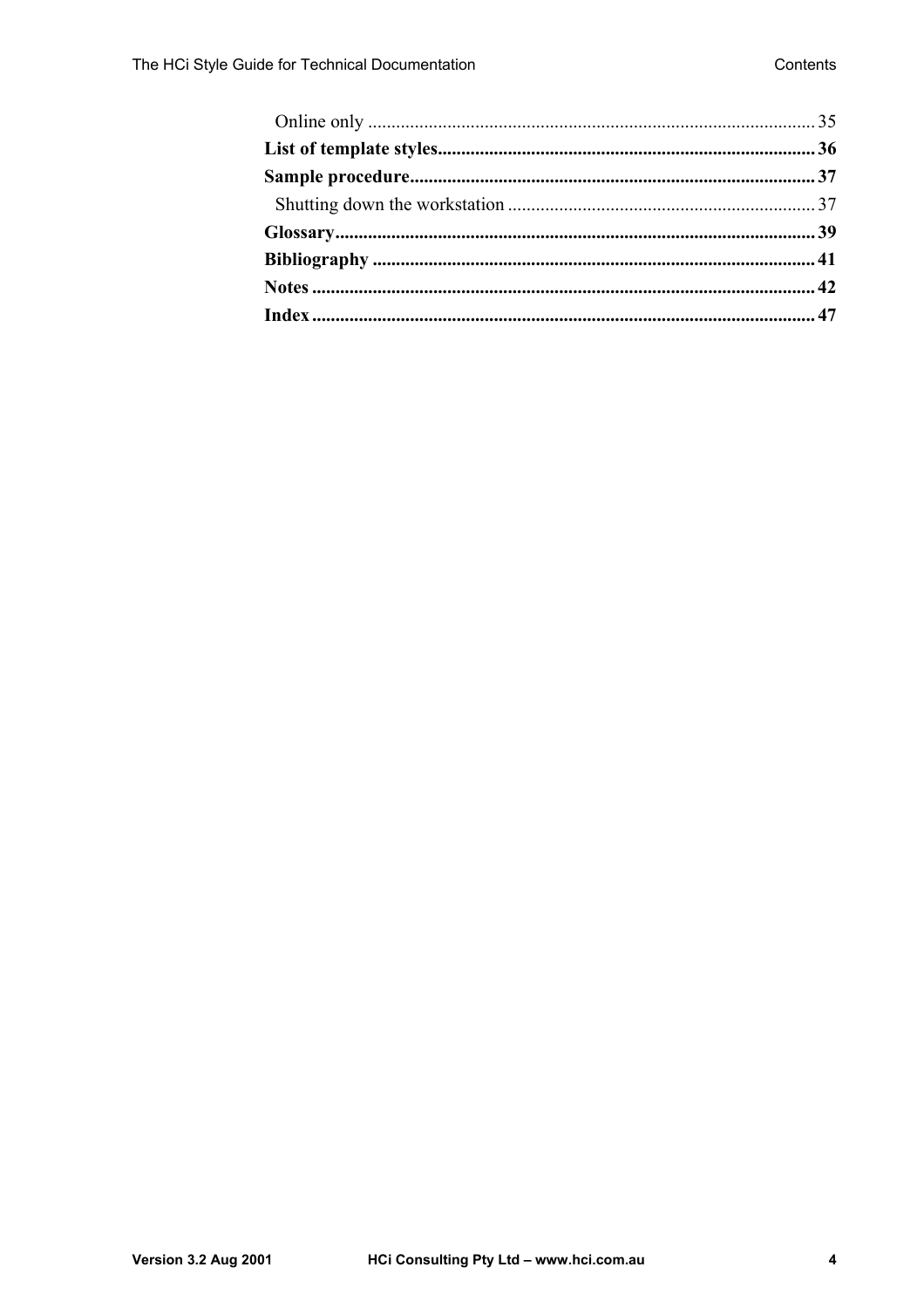# <span id="page-4-0"></span>**About HCi**

Established in 1981 in Sydney, HCi is a leading provider of documentation and consultancy services.

We develop, edit and structure documentation for the large and complex information sets critical to an organisation's success. These information sets typically include:

- user, engineering, operational and training documentation
- corporate, OHS&R and departmental policies and procedures
- quality and compliance systems and process improvement
- codes of practice, environmental and industry specific regulations
- software maintenance (reverse engineering) documentation

We also assist our clients with:

- usability and documentation surveys and knowledge audits
- intranet and internet content development and design
- consulting projects and workshop facilitation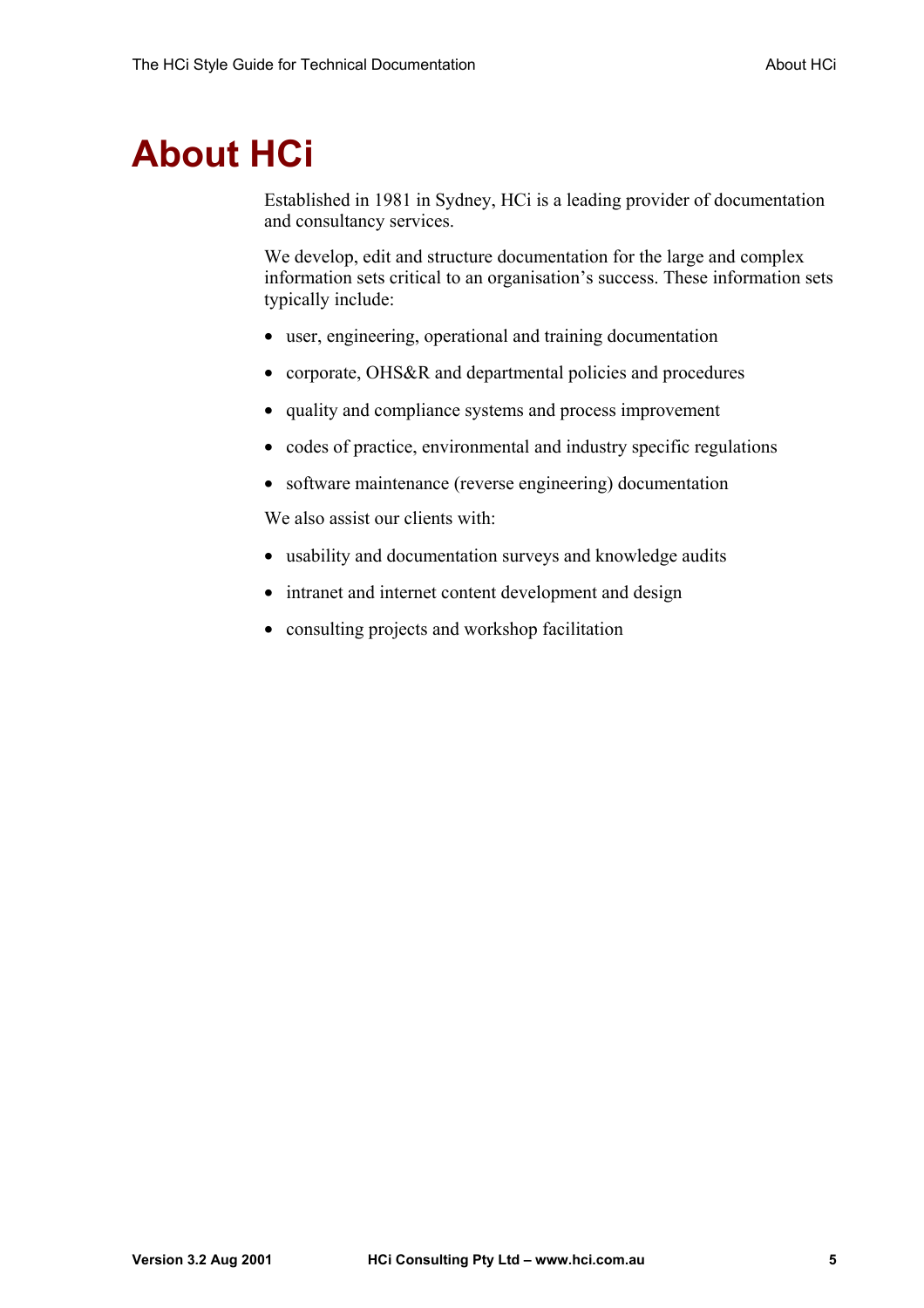# <span id="page-5-0"></span>**About this document**

This document has two functions:

- It sets out style notes to provide clear rules for many of the common issues of style and formatting in technical documentation. These style notes reflect HCi's 'house style'.
- It describes how to use the HCi Word template.

#### **About the style notes**

The style notes are applicable generally to any kind of documentation task. They do not attempt to be exhaustive but do aim to define practical ways of dealing with many typical style issues. The notes have been written keeping in mind the kind of documents that can be readily produced using HCi's Word template (see below) – user guides, reference manuals, policy and procedures manuals. Use these style notes as a basis for making some of the routine decisions that you need to make for any kind of technical writing and refer to the expert resources referenced in it, and to other appropriate resources, for more detailed and authoritative guidance.

#### **About the HCi Word template**

The HCi Word template is designed specifically for use together with thirdparty help authoring tools (HATs), such as RoboHelp. By utilising the document conversion processes of these tools, Word documents based on the template can be readily converted to online formats such as WinHelp, HTML and HTML Help. Moreover, the documents that are produced in this way, which in the first instance are 'paper-based' documents, require little further processing to become highly usable online documents. This approach is as effective a way of 'single-sourcing' as we've found for these common document development tools and output formats.

Of course, since the template requires you to create documents that adhere to a fairly simple but strict hierarchical organisational structure, using a limited but well-considered set of styles, documents based on the template can readily be moved down avenues other than the one offered by these tools. As an example, we have produced a FrameMaker version of the Style Guide formatted using a FrameMaker version of the template (both the Word and FrameMaker versions of the template are available from our website – see www.hci.com.au).

This document is based on the template. It is recommended that when viewing a softcopy of this document in Word, and when working in documents based on the template, that you set the Word document view to Normal View and display the Style area on the left margin – this allows you to see at a glance which styles are applied to each of the elements of the document.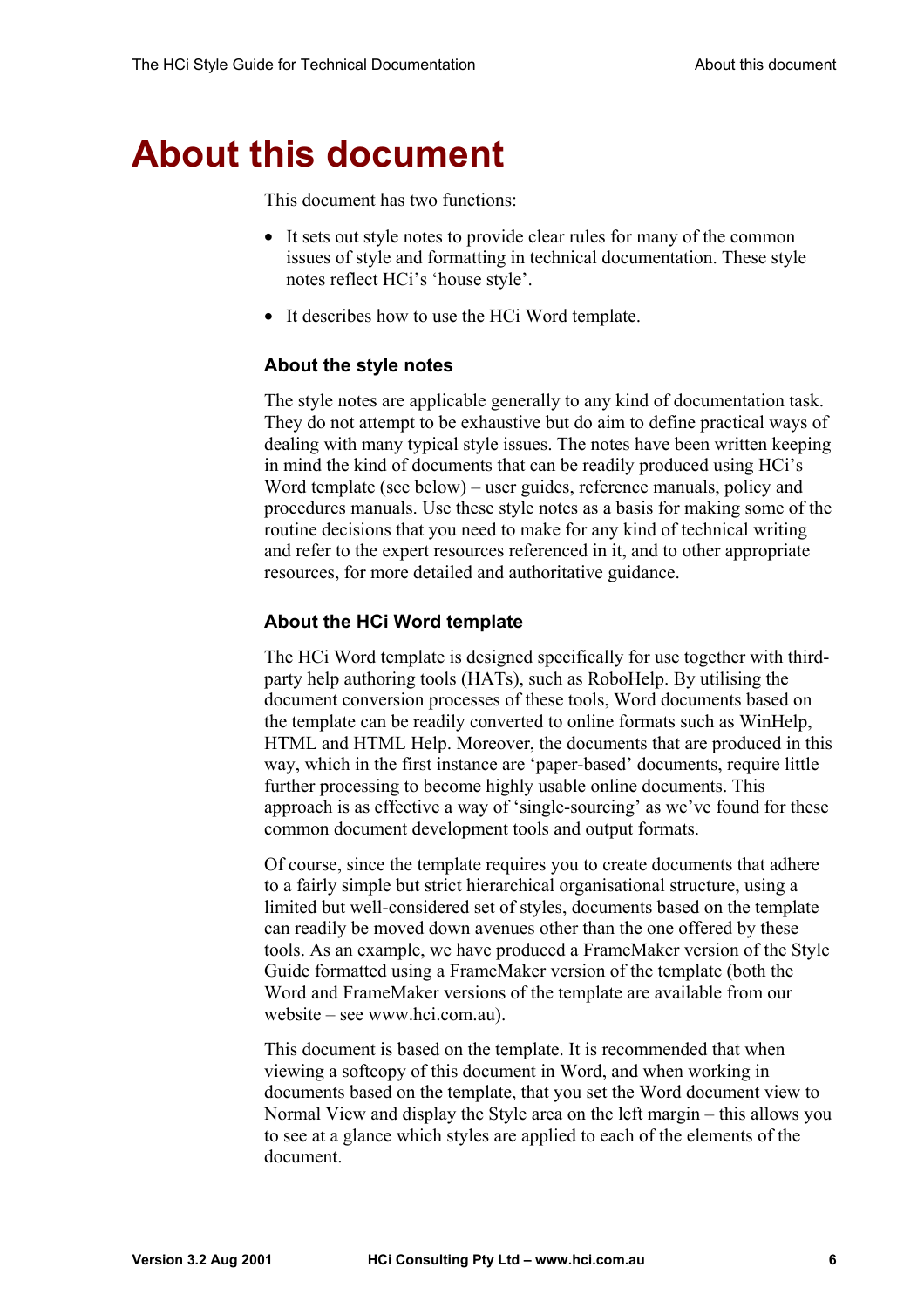#### **Style attributes**

Indents, font face, font size and paragraph spacing do not affect the function of the template, and are open to be changed as required for the purposes of the document you are producing. In this way, you may regard the template as a 'basis' for customising a document's look and feel – not a prescriptive formula which needs to be strictly adhered to.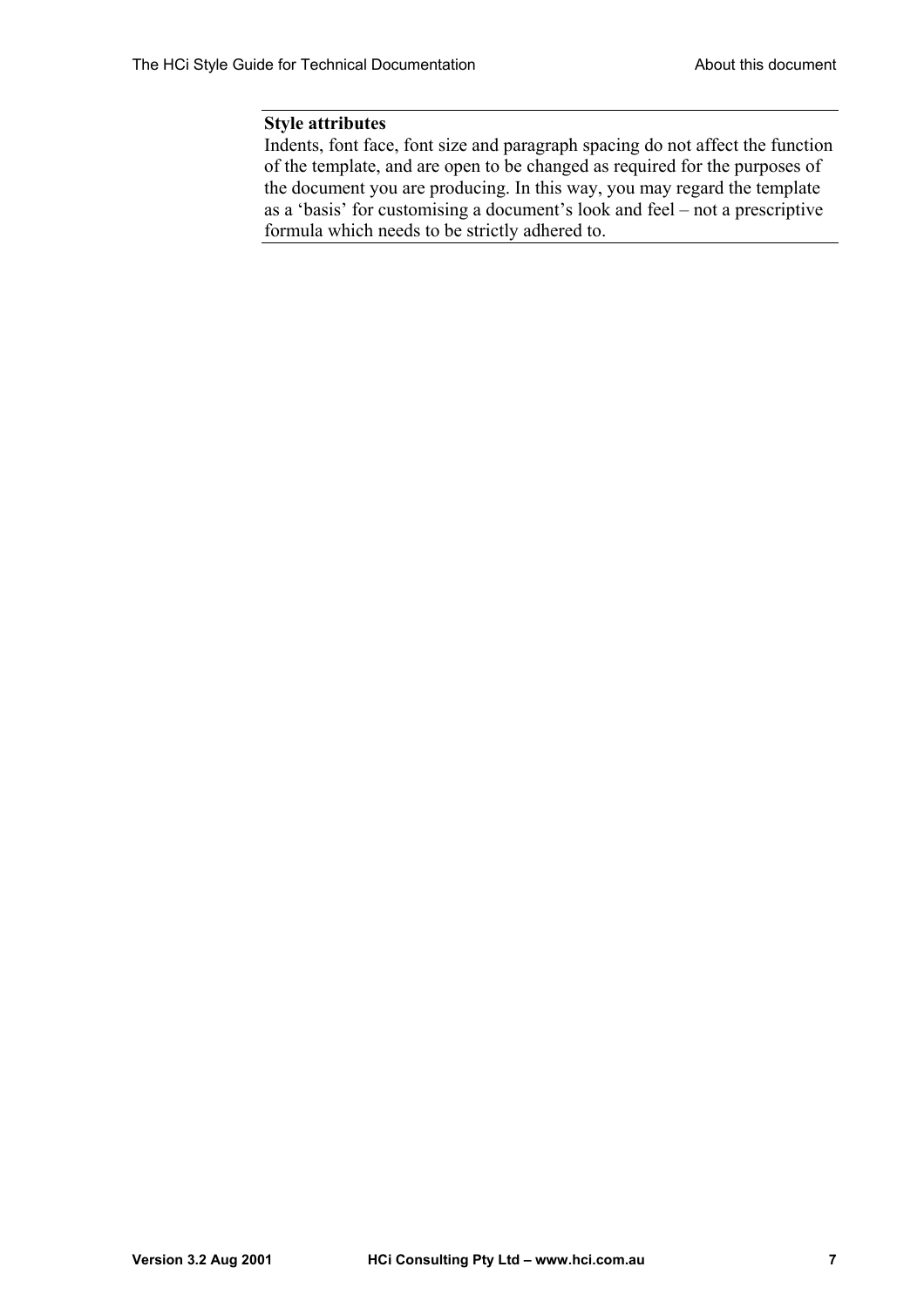# <span id="page-7-0"></span>**Elements of style and formatting**

This section provides a reference on typical aspects of style and formatting. Some of it is conceptual and some of it sets out precepts. The precepts are HCi's 'house style'.

While we recognise that there are often competing ways to achieve the same end, you should stick to these precepts to:

- ensure consistency
- avoid having to consider them afresh every time we start to write something

The HCi template has been set up to reflect these style rules.

## **User documentation generally**

Contemporary thinking is that user documentation is support information for people performing tasks within a meaningful business context. This may or may not include interaction with systems.

HCi's approach, in accordance with IS15910 (*Software user documentation process*), is to respond to documentation needs in terms of an analysis of audiences, tasks performed and information needs. Documentation produced to this end is 'task-focused'. This focus is reflected and expressed in the titling and organisation of the document elements.

See *[Document structure \(description of elements\)](#page-8-0)* for a full discussion.

# **Document structure (hierarchy of elements)**

The relationship of topics (or sections) within a document to each other forms the document's structure. The structure of documents using the HCi template has a clear purpose. This is to allow the conversion of those documents to an online format using a help authoring tool (as well as to allow direct printing of the document). It is a feature of the conversion process for most HATs that the heading level structure of the Word 'source' document provides the organisational structure of the online output.

A mandatory requirement for Word documents created based on the template is that they conform strictly to the heading level hierarchy. This means:

- there are no gaps in the hierarchy such as jumps from Heading 2 to Heading 4
- only one instance of Heading 1 exists for each Word document

The hierarchical structure of every document must be able to be represented as a true 'tree structure' based on the heading levels used.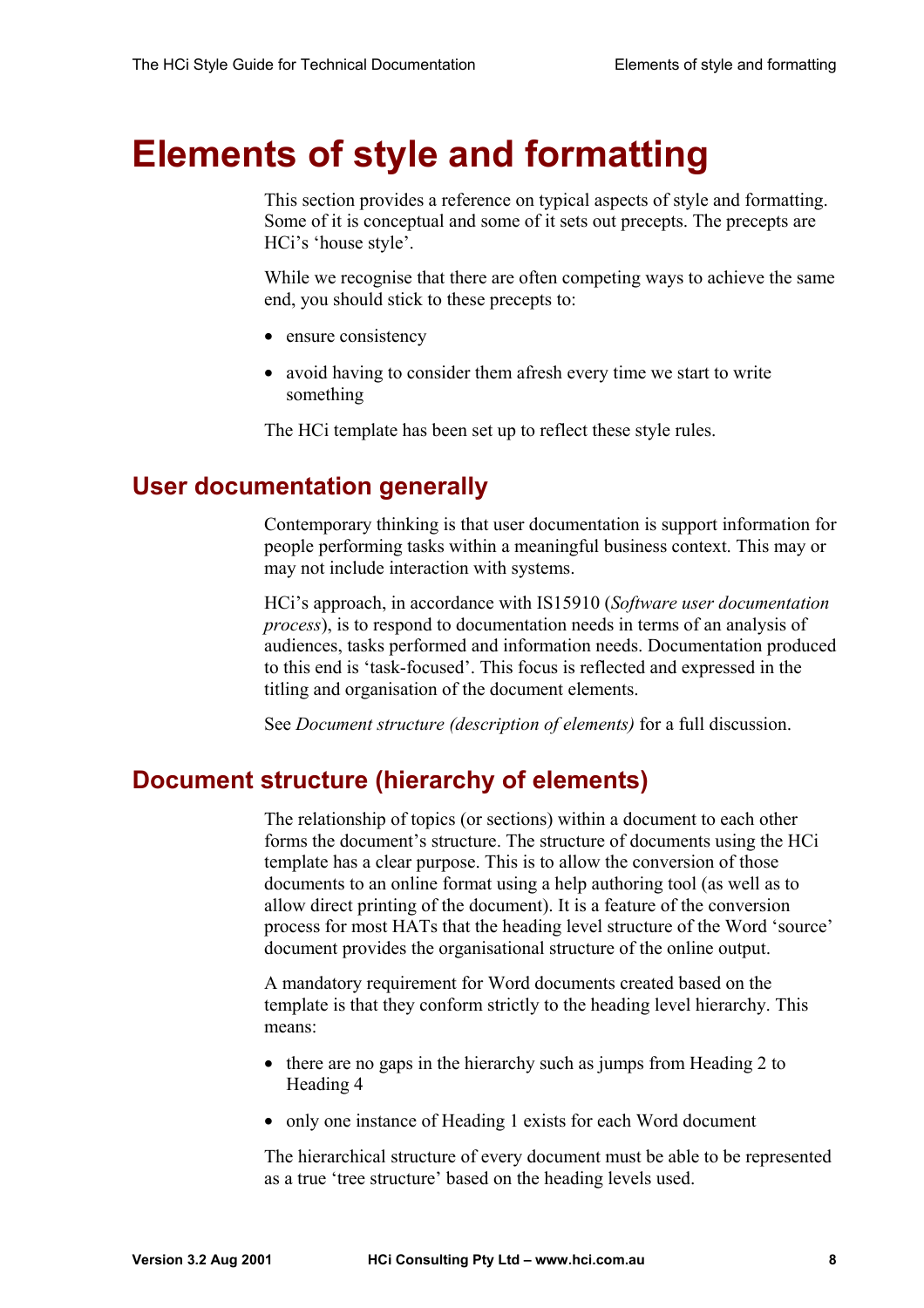# <span id="page-8-0"></span>**Document structure (description of elements)**

The titles of chapters, sections, sub-sections etc within a document, are typically derived from an analysis of the tasks that the audiences for the document perform. Because user documentation aims to be 'task-focused' the titles (headings) should be expressed, where possible, as tasks, for example 'Maintaining…, Creating…, Using…, Loading…', etc.

At the highest level (for example chapter), the task title should function as an effective description of the sub-tasks the chapter contains, for example:

#### **Chapter 1. Using System X**

Starting System X Logging on Logging off Navigating System X Changing your password

This is a good principle – but a good exception exists, and that is when the 'container' description is more meaningfully expressed with a 'noun' label (ie as a 'topic' as opposed to a 'task'). Use Topics when you are dealing with reference-focused information, for example 'Glossary', 'Index', 'Basic Operations'. You may also opt for a noun label when considering taskfocused information where:

- an area or stream of business activity is widely recognised within the business context by an existing noun label, for example 'Debtors' (to title it 'Managing debtors' or 'Processing debtors' would actually prevent the audience from readily grasping what it was about)
- tasks do not really belong thematically to a single 'container' task, for example 'About System X', 'Elements of style and formatting'
- the effort to frame an area of activity as a task ends up relying awkwardly on the same vague verb, for example Processing this… Processing that… Processing something else…

The task of defining and naming the organisational elements in any document typically involves considering the wording as either task or nounlabel topic. You will probably use a combination of both **but remember,**  tasks are what people do, not topics.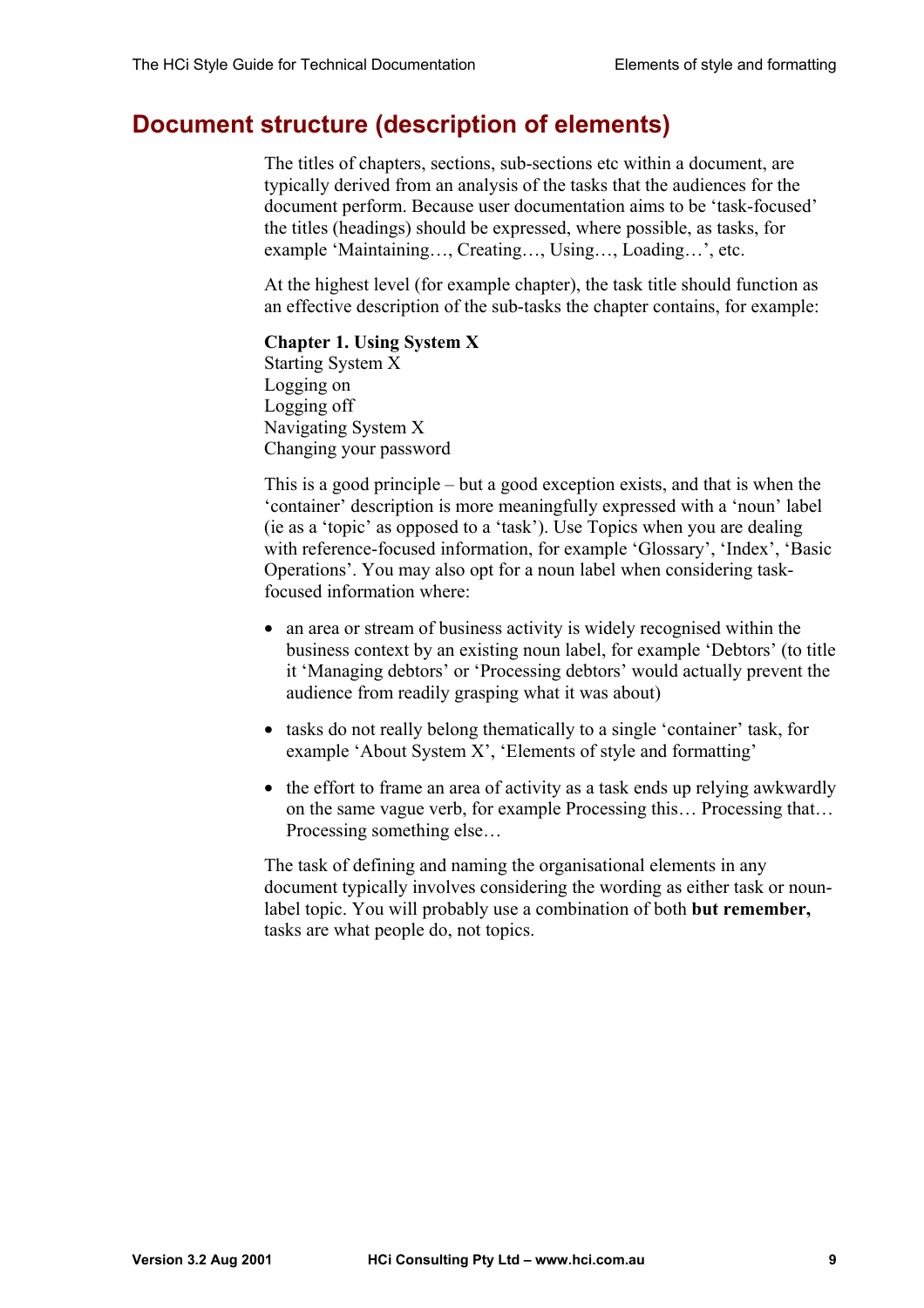# <span id="page-9-0"></span>**Headings and sub-headings**

Typically, each heading that is assigned a style from Heading 1 to Heading 8 generates a separate online topic when the document is converted to online using a help authoring tool. The use of headings in the document should reflect a well thought-out structure for the information – not just the linear creation of topic after topic or the continuing nesting of topics within topics to deeper and deeper levels.

An optimal depth to information, for both paper and online, is about three levels for a main section within a chapter. Below this, readers may lose sight of the relationship of information to its container or parent topic. Note the following:

- If you need to go beyond 3 levels of heading structure for a main section, consider reorganising the information by creating additional main sections.
- If you need to break up a large chunk of text without creating a new topic, you can use the template Subhead style. The Subhead style is also useful for signposting branches in a procedure (see the sample procedure later in this Guide, titled *Shutting down the workstation,* for an illustration of this).

# **Formatting and structuring procedures**

Procedures are sets of step-by-step instructions that describe how to carry out a task. Procedures are typically linear in sequence, or branch or break sequence where decisions made result in the possibility of more than one outcome.

Whether a procedure is linear or not, the format of a procedure should always be the same. To follow the procedure the user should:

- follow all the steps in sequence from first step to last, so that the last step concludes the business task that the procedure is describing *or* they are passed to another procedure, where the same holds true
- only need to perform the steps in the procedure (or a procedure to which they are passed) in order to complete the task – and need do no more than those steps

In other words, the steps of a procedure must fully address the description of the procedure and the procedure should be self-contained.

## **Assumed knowledge**

You need to be aware of your audience's existing knowledge as part of the analysis for your document, and pitch the content in line with their needs. Their knowledge however should grow as they work from your document, and you need to be clear on the order in which you present information.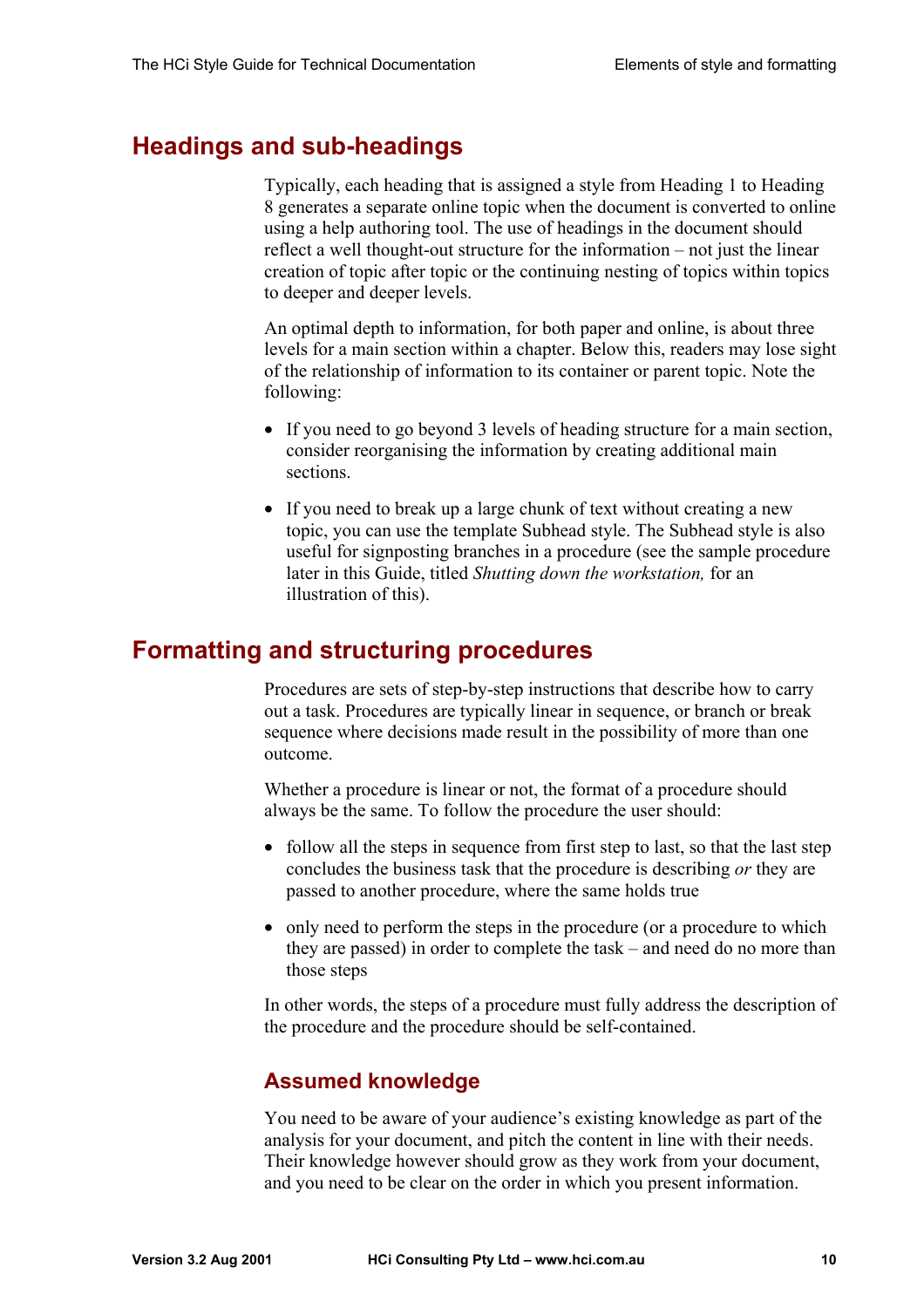The starting point for any procedure is the assumed existing level of knowledge of the user. Your document, and the component elements of it, should work in a direction from the general to the particular. Any prerequisites for a task should be specified up front.

#### **Note**

You can cover off or build assumed knowledge in generic procedures and overview chapters (such as 'About System X' and 'Using System X') up front in your document. The knowledge to do certain things, for example how to navigate to a menu option, can then be taken as read.

#### **Overviews**

Overviews provide an introduction to what follows. They are the means for setting the scene for the procedure steps or for more detailed information. It is good practice to always introduce detail with an overview, for example:

#### **Doing X**

X is a simple activity that can be done in stages over time or in entirety in a single session. When doing X you must...  $\varphi$  this is the overview]

To do X:

- 1. Open the…
- 2. Ensure that the

etc

It is not a bad idea to have a hierarchy of overviews operating within a document such that at each level, all information is formally introduced. In this way, the introductory chapters of a reference document or user or procedures guide should in effect be the highest level overview. Each section of a chapter (eg task) should have a formal overview. Beneath this, each sub-section (eg sub or component task) should have the option of carrying an overview if any information needs to be expressed up front.

#### **Branching and non-linear procedures**

Branching and non-linear procedures are a common area of difficulty for writers. Procedures should not take a user into territory where the next step may not clearly follow, for example:

1. Select an entry from the drop-down list.

The Processing screen displays where the selection is valid.

2. Enter details to the Processing screen.

What if the selection in Step 1 is *not* valid? The following example shows how to deal with 'if' scenarios: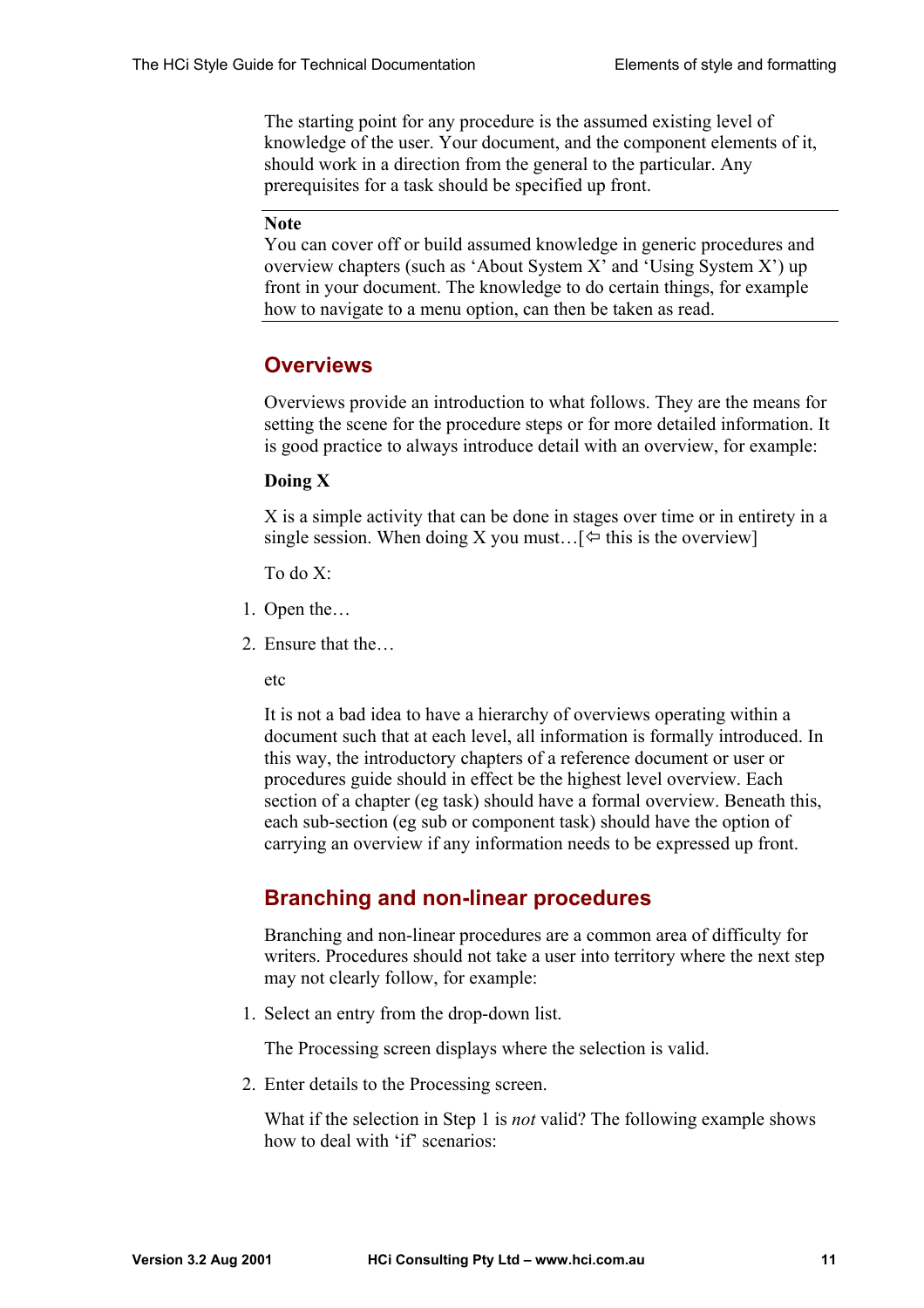- 1. Select an entry from the drop-down list.
	- If the selection is valid, the Processing screen displays. Go to Step 2.
	- If the selection is not valid, contact the Debtors Supervisor. The Debtors Supervisor needs to create a new client record before processing can be completed.
- 2. Enter details to the Processing screen.

See also the *[Sample procedure](#page-36-0)* in this document, titled *[Shutting down the](#page-36-0)  [workstation,](#page-36-0)* for an example of how to handle branching along three paths.

## **Procedures that span audience roles**

Sometimes elements of a procedure are performed by more than one 'actor'. Documenting procedures that span the roles of multiple actors can be useful to formally express what is done from the viewpoint of the business unit or organisation as a whole (as opposed to the individual). This kind of procedure documentation is known as 'playscript'. You should consider carefully if the 'bird's eye' view offered by playscript is the viewpoint you should be writing from. An individual may not recognise the component activity they perform in a multi-role procedure when it is labelled from the business perspective, ie the multi-role business procedure may be titled 'Processing a client payment'. The individual in the mail room may only open the mail and put it into appropriate in-trays as a subset of steps in the larger process. They may view their task as 'Processing the mail' and not recognise it as part of 'Processing a client payment'.

Effective audience and task analysis will determine the best approach.

The example below shows a simple linear way of indicating that a specific actor does a specific task by use of subheads. Tables are often used for playscript (though keep your table formatting simple).

### **Example 'playscript' procedure**

#### *Mailroom clerk*

- 1. Open the mail.
- 2. Sort the mail by invoice type into the appropriate in-trays.

#### *Accounts Payable clerk*

3. Process the payment details.

#### *Supervisor*

4. Authorise the payment.

## **Procedure structure**

A simple formula that can be repeated for any procedure is: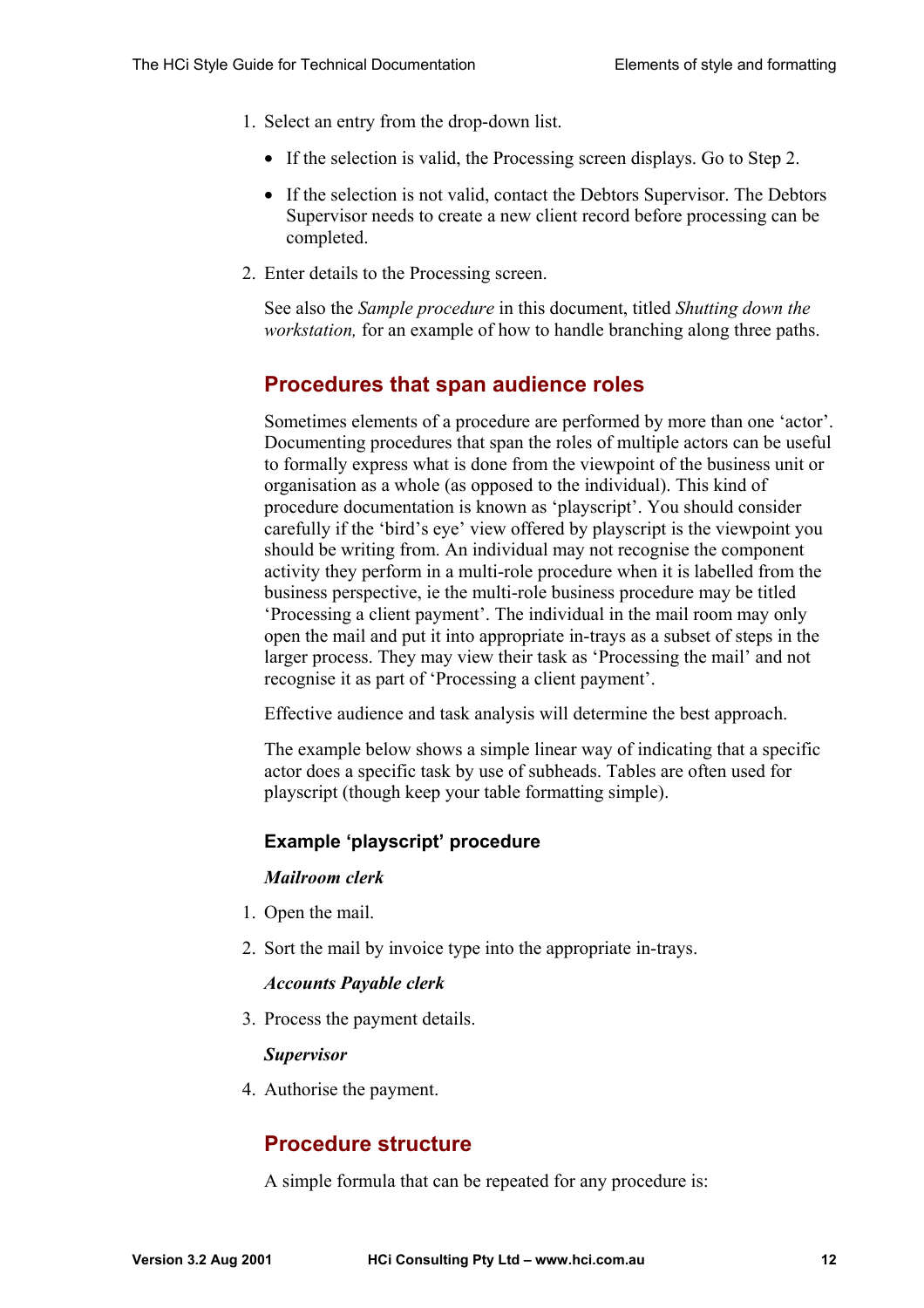- task title
- overview
- cue
- sequence of actions and results

Consider the following:

| Task title    |    | <b>Starting System X</b>                                                                                                                                                                                                          |
|---------------|----|-----------------------------------------------------------------------------------------------------------------------------------------------------------------------------------------------------------------------------------|
| Overview      |    | Starting System X involves logging onto Syscorp's<br>mainframe. You need to have a logon ID and<br>password for System X, as well as a Terminal User<br>password. Both of these can be obtained from the<br>System Administrator. |
| Cue           |    | To start System X:                                                                                                                                                                                                                |
| Action        | 1. | At the Syscorp User Applications screen, click the<br>System X icon.                                                                                                                                                              |
| Result        |    | A dialog box displays prompting for a logon ID and<br>password.                                                                                                                                                                   |
| <b>Action</b> | 2. | Enter your logon ID and password.                                                                                                                                                                                                 |
| Result        |    | The System X menu displays:                                                                                                                                                                                                       |
|               |    | [menu screenshot]                                                                                                                                                                                                                 |

#### **Task title**

The task description.

### **Overview (optional)**

Information, concepts and background the user needs to know beforehand.

#### **Cue**

A stock format phrase, setting the task title in the infinitive, for example Doing  $X$  (title)... To do  $X$ : (cue). The 'cue' phrase indicates that the first numbered step of the procedure follows.

### **Action**

A numbered step. This usually begins with, and always contains, a single imperative, for example 'Choose', 'Click', 'Select', and so on. These terms are sometimes confused. Use them as follows:

• **Choose**. Use when referring to a menu option, eg 'choose the File | Print option' (note the use of '|' to separate options).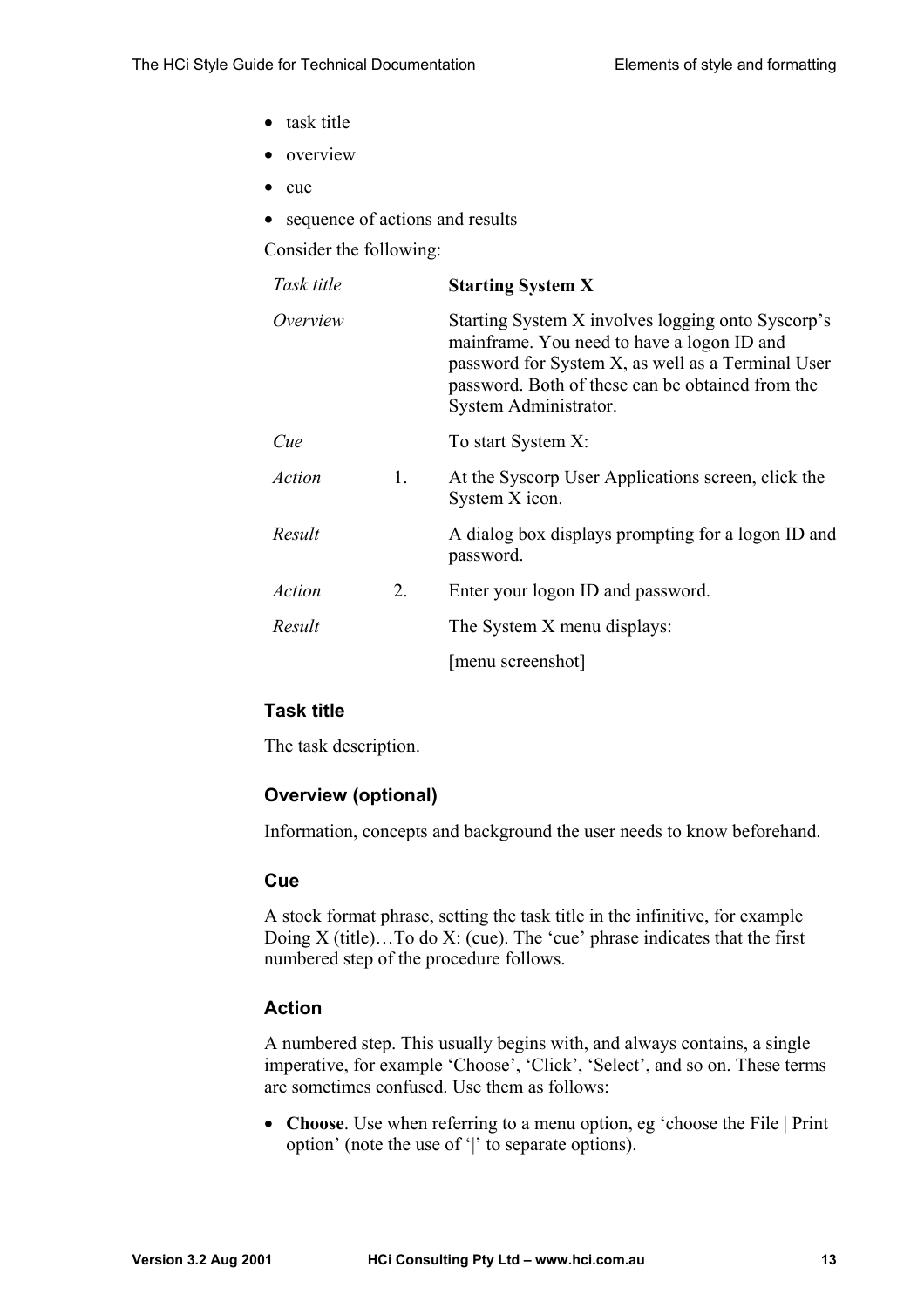- <span id="page-13-0"></span>• **Click**. Use when referring to a button, eg 'click the Ok button', or 'click OK' (when it's clear that what you are clicking is a button).
- **Select.** Use when referring to an item in a list, egerect the A4 option from the dropdown list'.

#### **Result (optional)**

A description of the action, if required. It may include a screenshot (introduced with another formula phrase), or qualifying or elaborating information. Always set the result on a new paragraph of Body Text.

## **Abbreviations and acronyms**

The first time an abbreviation or acronym is used, define the term within the text. Make sure the term is also specified in the glossary.

Show acronyms without any punctuation, for example ABC rather than A.B.C.

## **Appendices**

In paper manuals, an appendix often contains material such as reference data, tables and background material.

Sometimes the appendix concept may not translate well to online format. Rather than creating an appendix for peripheral or supporting material, try to either:

- structure the material within the body of the document to which it relates *or*
- create another, separate chapter or section for the peripheral material. This is not an 'appendix' but just another chapter or section within the manual.

# **Using numbered steps**

Each numbered step expresses a single action in the sequence of actions which comprise a procedure. Analyse the actions involved in a procedure and aggregate them into a sequence *of the same order*. This means not having steps that read like:

- 1. Do something enormously complex and multifaceted
- 2. Do something extremely trivial
- 3. Do another extremely trivial thing
- 4. Do something enormously complex and multifaceted

Defining the steps of a procedure is a 'task analysis' activity. Procedural actions may be of a type that indicate explicit, simple actions, or they may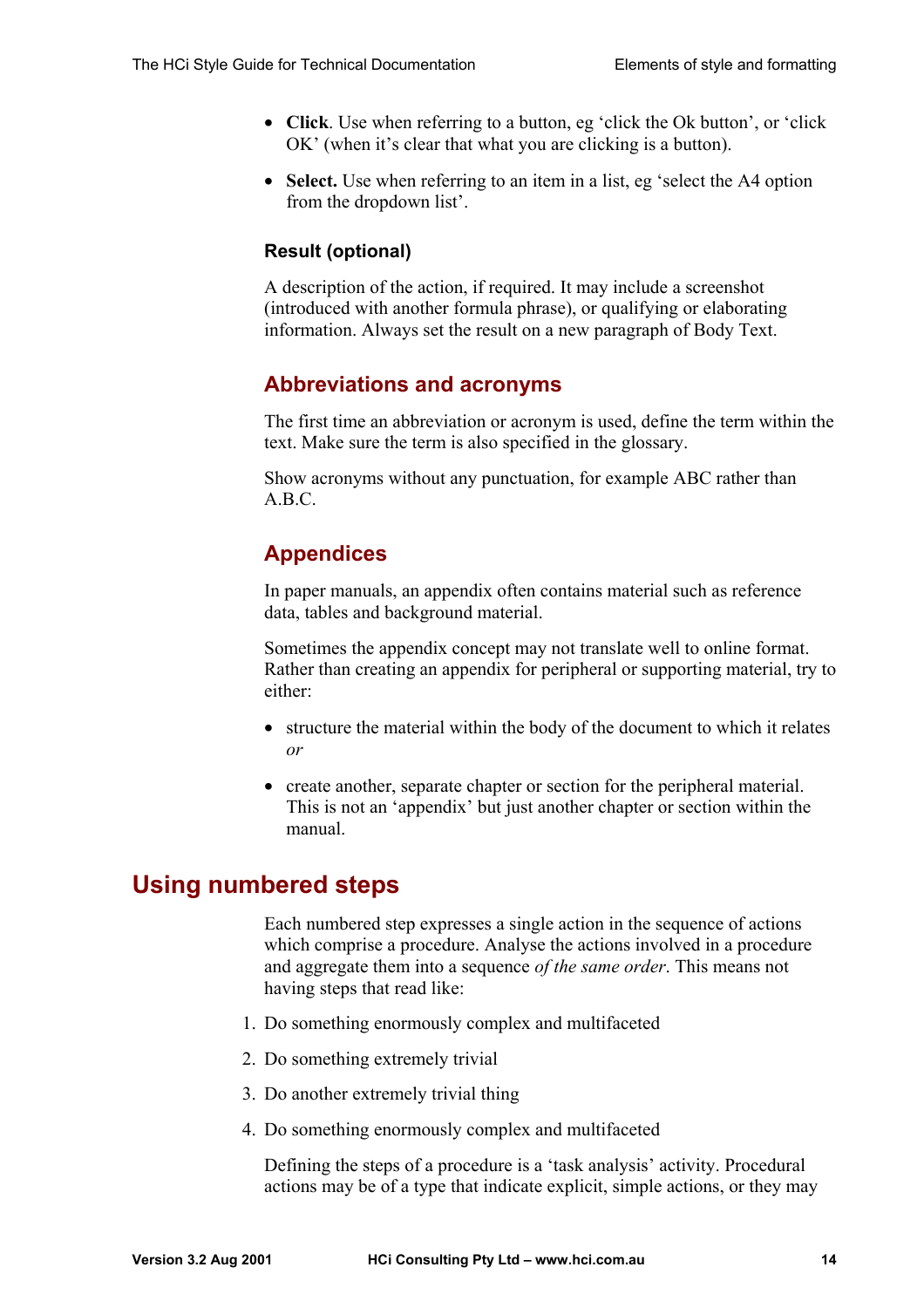<span id="page-14-0"></span>be at a level that indicate complex actions, the components of which are not explicitly enumerated in the procedure. Whatever the audience need, aim to have a consistent level or order of action in a procedure.

#### **Tip**

Make more procedures if the requirement is to express explicitly the actions in a complex process – do not make enormously long sequences of steps.

## **Using bulleted lists**

Bulleted lists are for listing items that are not necessarily sequential. Use numbered lists for a sequential list, and bulleted lists where the order of the listed items is immaterial.

Here is an example of when to use a bulleted list:

There are three important things to remember:

- red thing
- green thing
- blue thing

If a proper depiction of the 'things' is not truly dependent on the sequence in which they are listed, use a bulleted list and save numbered steps for procedures.

### **Second level of bullets**

Bulleted lists can be nested a level, eg

Do not forget to:

- put the cat out
- put the recycling out, remembering the:
	- papers
	- bottles
- lock the door

### **Punctuating bulleted lists**

Bulleted lists depart from a colon. Do not place full-stops or commas after each item or at the end of the list. Do not use 'and' before the last bullet point. If you include a complete sentence in the body of a single list item, punctuate it as you would any complete sentence, for example:

When you shop, ensure you buy:

• meat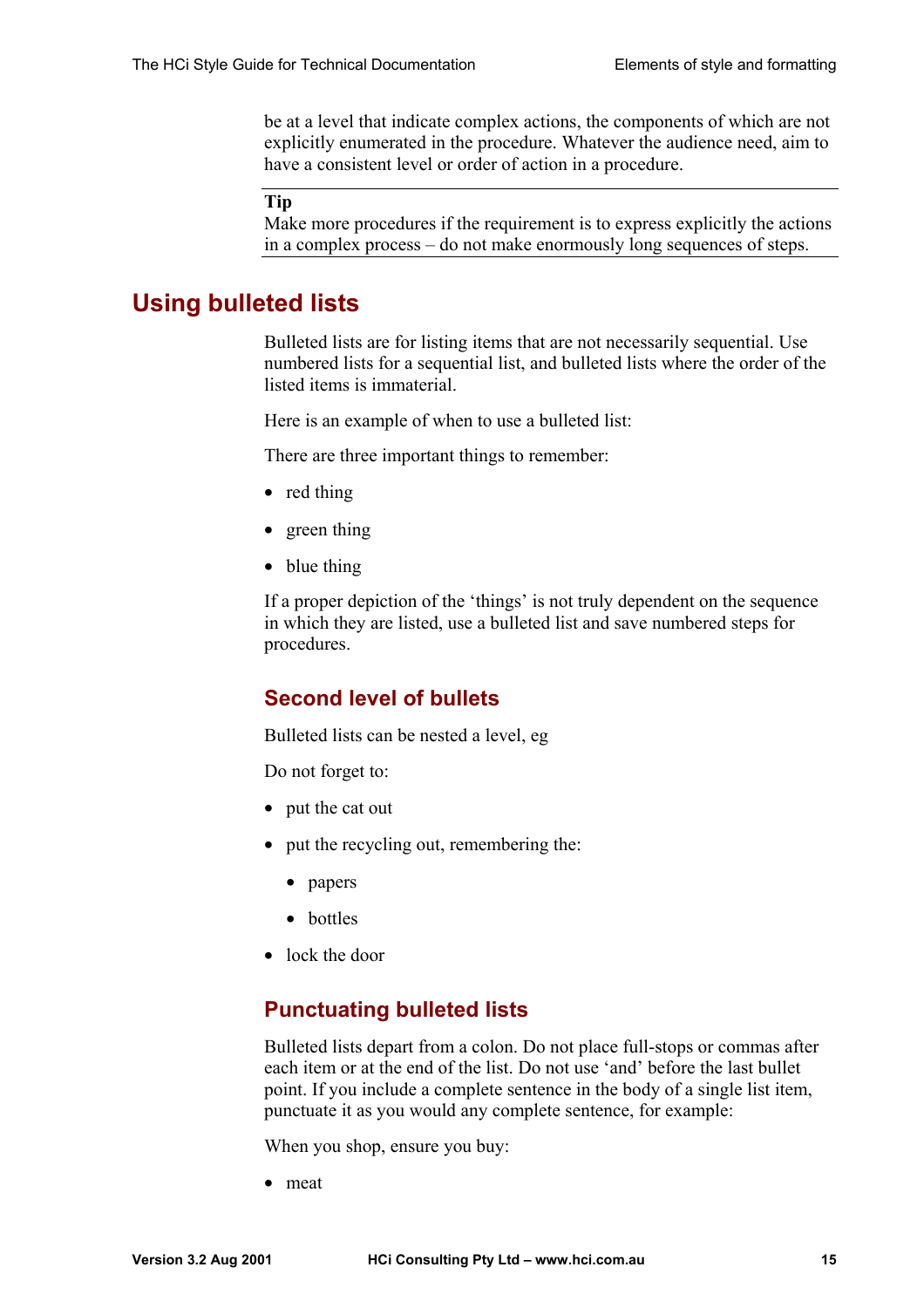- <span id="page-15-0"></span>• fruit
	- apples. Check that the type you buy is in mid-season.
	- oranges
	- pears
- cereal

See *[Punctuation](#page-18-0)* for more details on punctuating.

# **Table layout**

Keep tables to a maximum of three columns, if possible.

Shading of cells does not translate well via the conversion tools to online, though it may be OK for paper.

# **Using emphasis**

#### **Conventions of typographical emphasis**

Emphasis can be achieved by:

- use of initial capitals
- use of italics or bold
- use of the Rule style (see *[Creating a note \(emphasised paragraph\)](#page-29-0)*)

Avoid visual overload. Do not clutter your pages with italics, bold, bold italics. Never use underline or capitals. Resist using exclamation marks with your last ounce of strength!

## **Initial capitals**

Use initial capitals for:

- screen elements that use initial capitals, such as field names and screen names in a system, for example Address field, Customer Details window
- for job roles, such as Product Manager
- for terms which are proper nouns (of course), or which may function as proper nouns within the context, for example the Audit Scheme

#### **Tip**

If unsure, put it in lower case first. If the text reads understandably, leave it as it is (you'll be surprised how much you will leave in lower case only). Only use the typographical emphasis afforded by initial caps if the importance of the term compels it.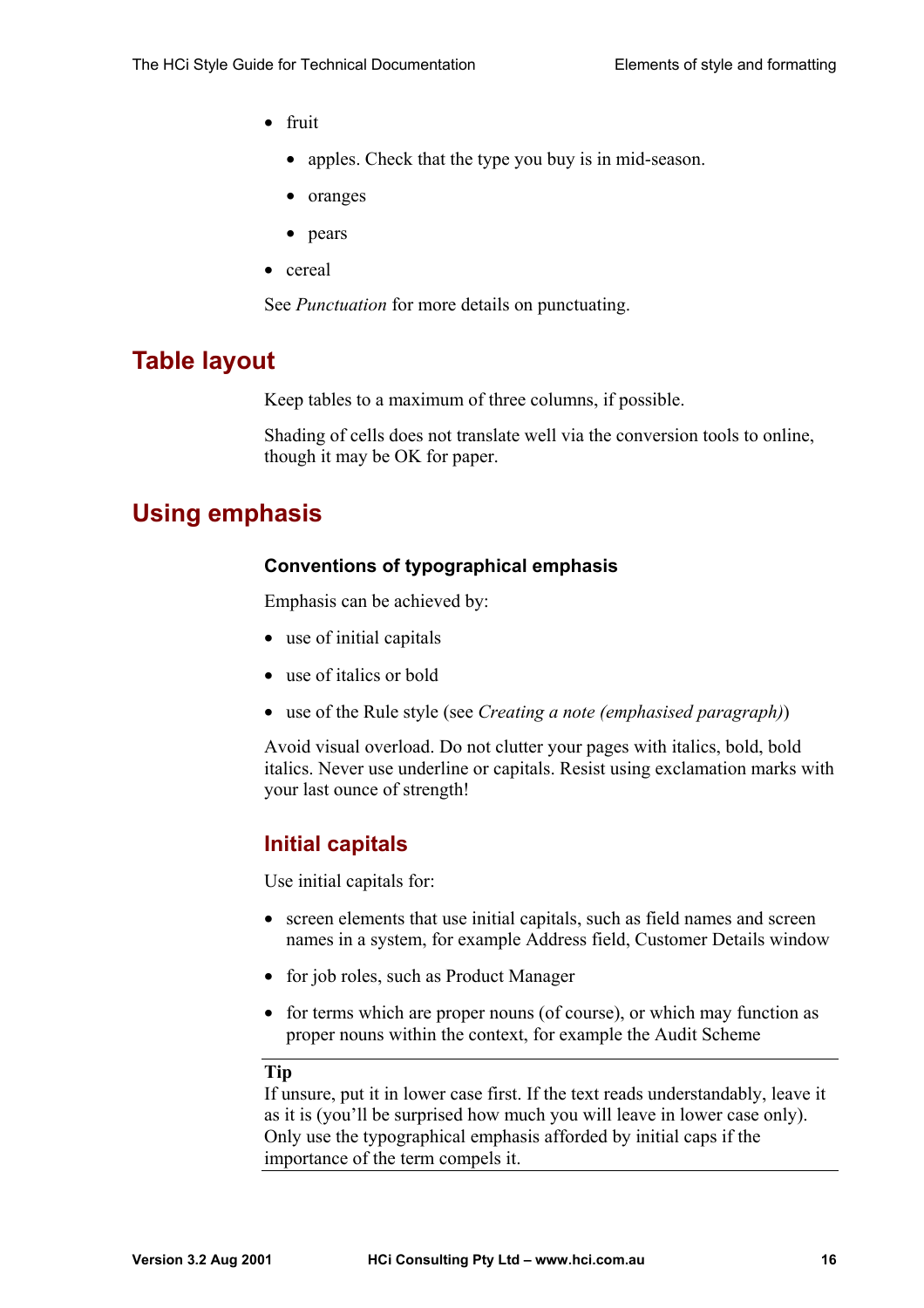### <span id="page-16-0"></span>**Italics**

Use italics for cross-references and for emphasis of single words or phrases. Be sparing in the latter.

## **Bold**

Do not use bold if you can help it, unless there is a particular need for an additional form of emphasis.

## **The Rule style**

Use the Rule style for a note or whole paragraph setting out special or important information that you want to foreground. Use it sparingly.

# **Using graphics**

Graphics, such as flowcharts, diagrams and screenshots, are valuable aids in technical communication. Many deep and meaningful guides to the use of graphics have been written, which we have distilled as follows:

## **Consistent use of graphical elements**

Have a specific purpose for the inclusion of graphics and use them consistently. One strategy, useful in itself, is to include graphics to 'break up' the flow of text. This punctuates the text and allows easier absorption of information.

Pay attention to consistency of appearance of related graphics, for example in terms of image resolution, scaling and so on.

The position of graphics on the page is important. Use the top right and bottom left of the page for graphical elements where possible. See Colin Whieldon's *Communicating or just making pretty shapes* for more information about graphical elements.

See *[Screenshots](#page-17-0)* about how to document systems for end users.

## **Flowcharts for procedures**

Flowcharts are often used to summarise procedures and illustrate process flows, which are then documented in detail. If you are using a flowchart in this way, ensure the steps summarised in them 'match' the steps expressed in the text, for example: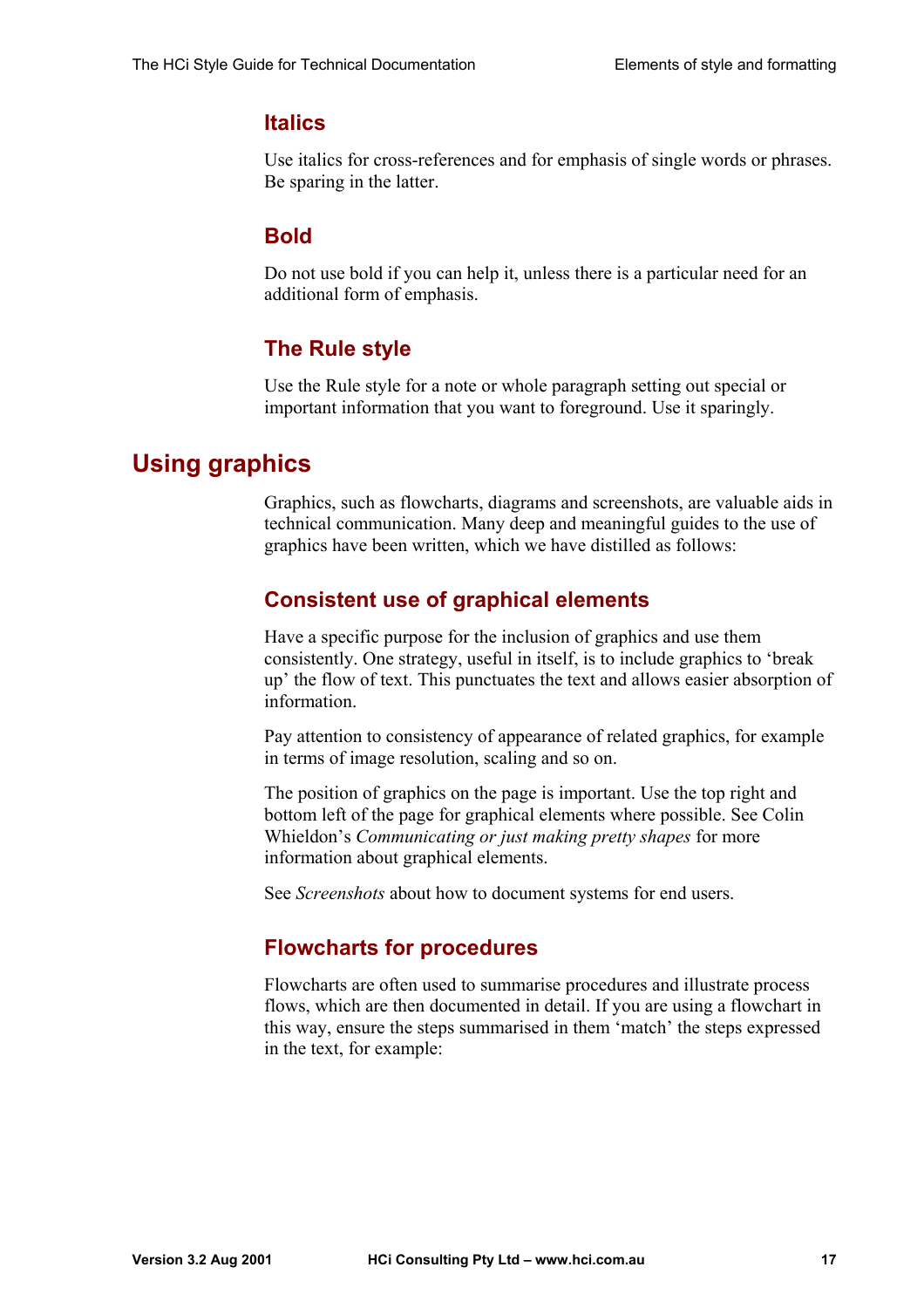#### <span id="page-17-0"></span>**Flowchart**



#### **Procedure**

1. Open the account. Ensure that you enter the client's full name…etc.

## **Screenshots**

Screenshots are important to most paper manuals (and to a much lesser degree, online manuals) dealing with use of systems. A paper manual must be expected to function away from the computer – so including illustrative screenshots is seen as valuable. It helps make paper-based systems documentation into a learning tool. Online, the expectation is that the user can see the application, so replicating masses of screens is redundant.

See *[Sample procedure](#page-36-0)* for an example of the use of screenshot graphics.

#### **Which screenshots to include in systems user documentation**

Establish clear conventions in advance for including screenshots. Try this:

- **For generic sections (both paper and online)** such as how to navigate or how to perform basic operations, include screenshots to illustrate each aspect of the interface you are documenting. Make excerpts to illustrate component features. For individual procedures – for example logging on – use separate shots to show initial and changed states for the screen in the course of the procedure (see next point).
- **For specific procedures (paper)** use an initial shot to indicate the 'arrival state'. This provides confirmation to the user that they are starting from the right place. Use additional shots for each major screen transition.
- **For specific procedures (online)** use no screenshots at all, but state the name of the screen the procedure commences from and describe the major screen transitions, for example 'a new screen displays to allow you to enter monthly figures…'.

#### **Capture, format, resolution and scaling of screenshots**

See *[Inserting a graphic](#page-28-0)* for details on the capture, format, resolution and scaling of screenshots.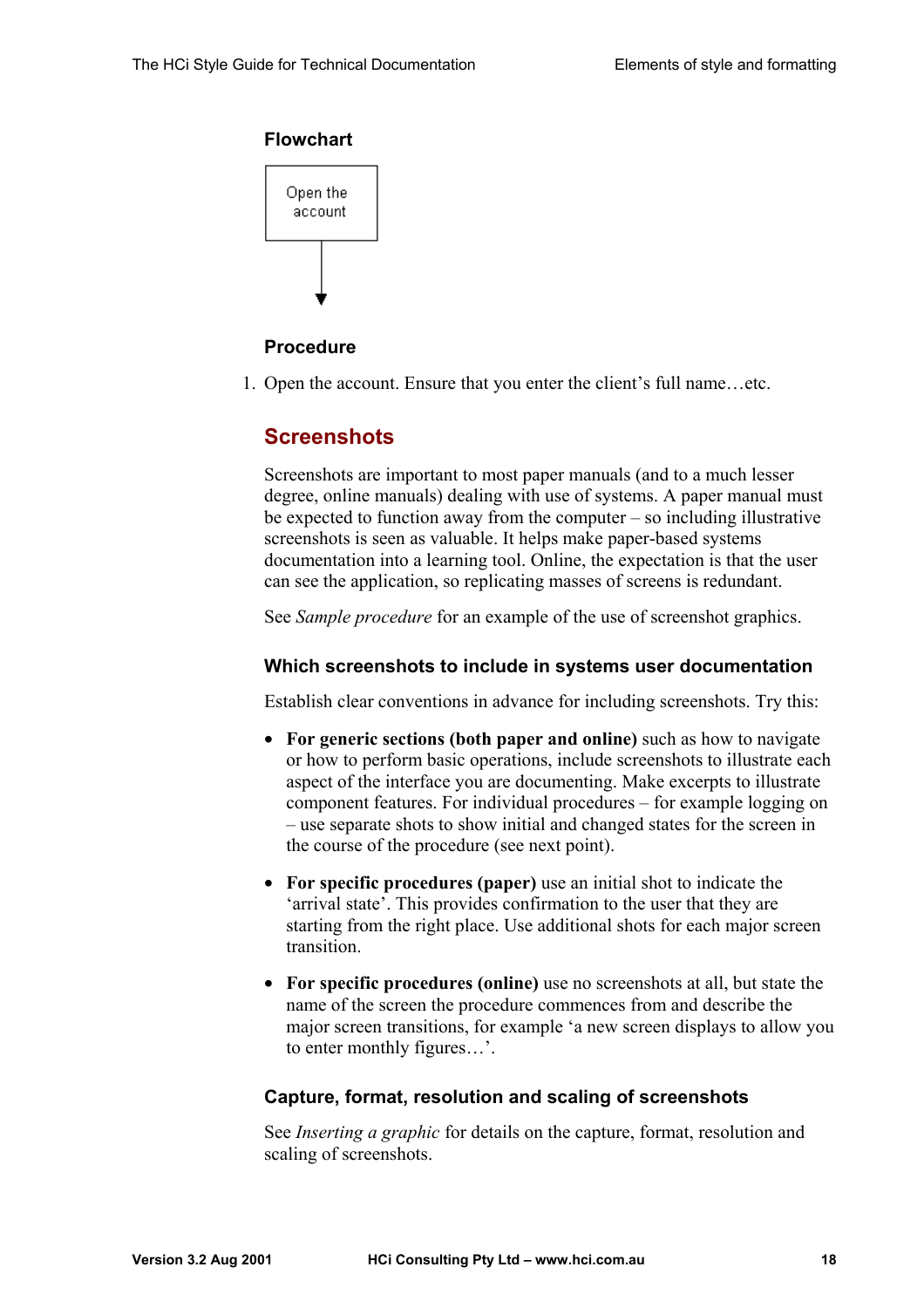# <span id="page-18-0"></span>**Punctuation**

Punctuation is a matter of style. It is possible to exercise certain choices about how to punctuate. Therefore a principle is called for, and it is this:

*Write in sentences. Use the least amount of punctuation required to make the construction of your sentences unambiguous.* 

See the many authorities on style for detailed analyses and rules.

## **Lists**

Lists use typography to satisfy the requirements of the sentence. For this reason there is no need to put a full stop at the end of list items or even the final item.

Begin the list items from a colon. If you are including full sentences as part of list items, treat them as sentences by beginning them with a capital and ending them in a full stop. Use lower case for beginning list items, unless each item is a whole sentence.

See *[Punctuating bulleted lists](#page-14-0)* for more details and an example.

## **Colons and semi-colons**

Use colons only to launch lists. Use dashes to set off clauses in sentences – they offer greater visual distinction.

Do not use semi-colons.

## **Hyphens and dashes**

Hyphens are for hyphenating. Use dashes to set off text, ie a spaced en measure or flush em measure.

Spaced en – looks like this.

Flush em—looks like this.

#### **How to get en dashes and em dashes automatically**

Make sure that the 'Symbol characters (--) with symbols—'check box is selected on both the AutoFormat As You Type and the AutoFormat tabs (Tools menu, AutoCorrect command).

## **Case**

Do not use upper case for emphasis or headings. Use upper case only for 'verbatim' requirements, ie where you are required to cite an official term or word that can only be expressed in upper case.

Use sentence case for headings.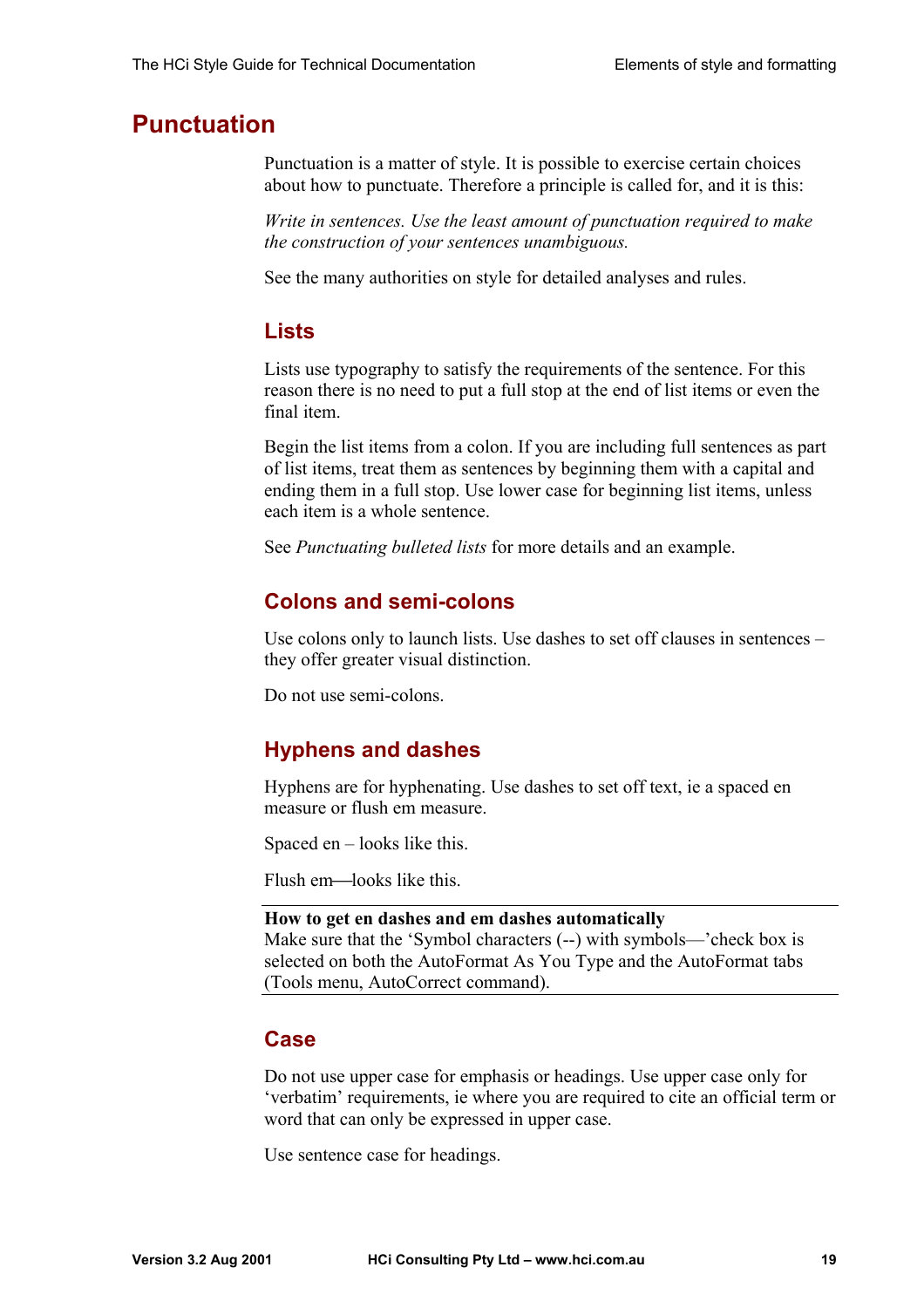<span id="page-19-0"></span>Use initial capitals for proper nouns and the names of objects, ie screen and field names, which you want to distinguish or emphasise typographically.

## **Quotation marks**

Use single, straight quotation marks.

There are two reasons to use quotation marks:

- to indicate direct speech
- to 'bracket' a word in an unfamiliar context

# **Language**

HCi delivers documentation designed for specific audiences and their needs (see *[User documentation generally](#page-7-0)* for a more detailed statement). Appropriateness for audience is the rule when it comes to language.

Some useful precepts are:

- write in sentences
- use the imperative verb form
- use the active voice
- use the present tense
- use the 'you' form of address
- use plain English
- use job titles/position titles rather than staff names

### **Sentences**

Write in whole sentences, unless the context and purpose of your writing requires otherwise. This is a basic point, but a good one. To this end:

- make sure you include a subject, a verb and an object
- do not drop articles, for example click [the] Window button. It is painful to read and doesn't really save space or time.

## **Imperative**

The imperative form of the verb is the most direct form of expression, for example 'Do [this]…', 'Ensure [that]…', 'Complete [the]…'. The alternative is to construct sentences passively, for example 'The form must be completed…'. Choose the imperative for most instructions.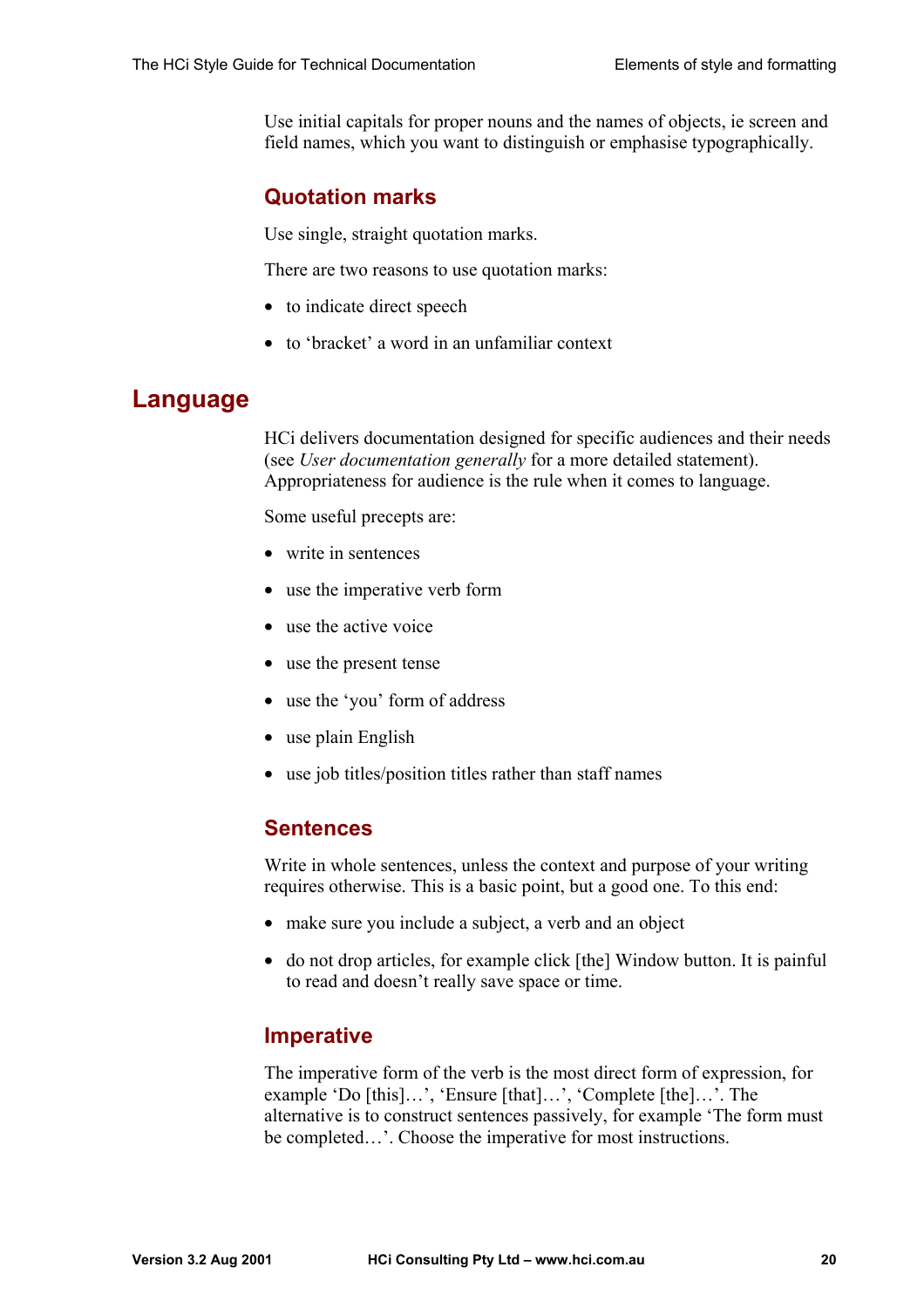## **Active voice**

It is commonplace to be told in style guides and technical writing textbooks to use the active voice in preference to the passive. There are actually good reasons to use the passive, but if they do not exist, use the active. Here is an example:

Passive The X window is displayed by the system.

Active The system displays the X window.

Active voice is more direct.

## **Present Tense**

Avoid using the future tense, unless you are actually referring to something in the future or something that may be questionable. Using the present tense makes the text simpler and less ambiguous.

For example:

Future The system will display the X window.

Present The system displays the X window.

The future tense here raises the question as to when the X window will be displayed and under what conditions.

## **'You'**

Address the reader in the second person. Consider the following:

Third person The user must ensure...

Second person You must ensure...

There is no ambiguity when using the second person as to who you are writing for.

## **Plain English**

'Plain English' is an approach to using writing that emphasises the value of using clear, simple and direct language.

See Robert Eagleson's *Writing in Plain English* for an authoritative guide.

## **Job titles / role descriptions**

Documents often refer to particular people who perform tasks. Use job titles or role descriptions rather than an individual's name. Job titles are more likely to remain constant for a particular task.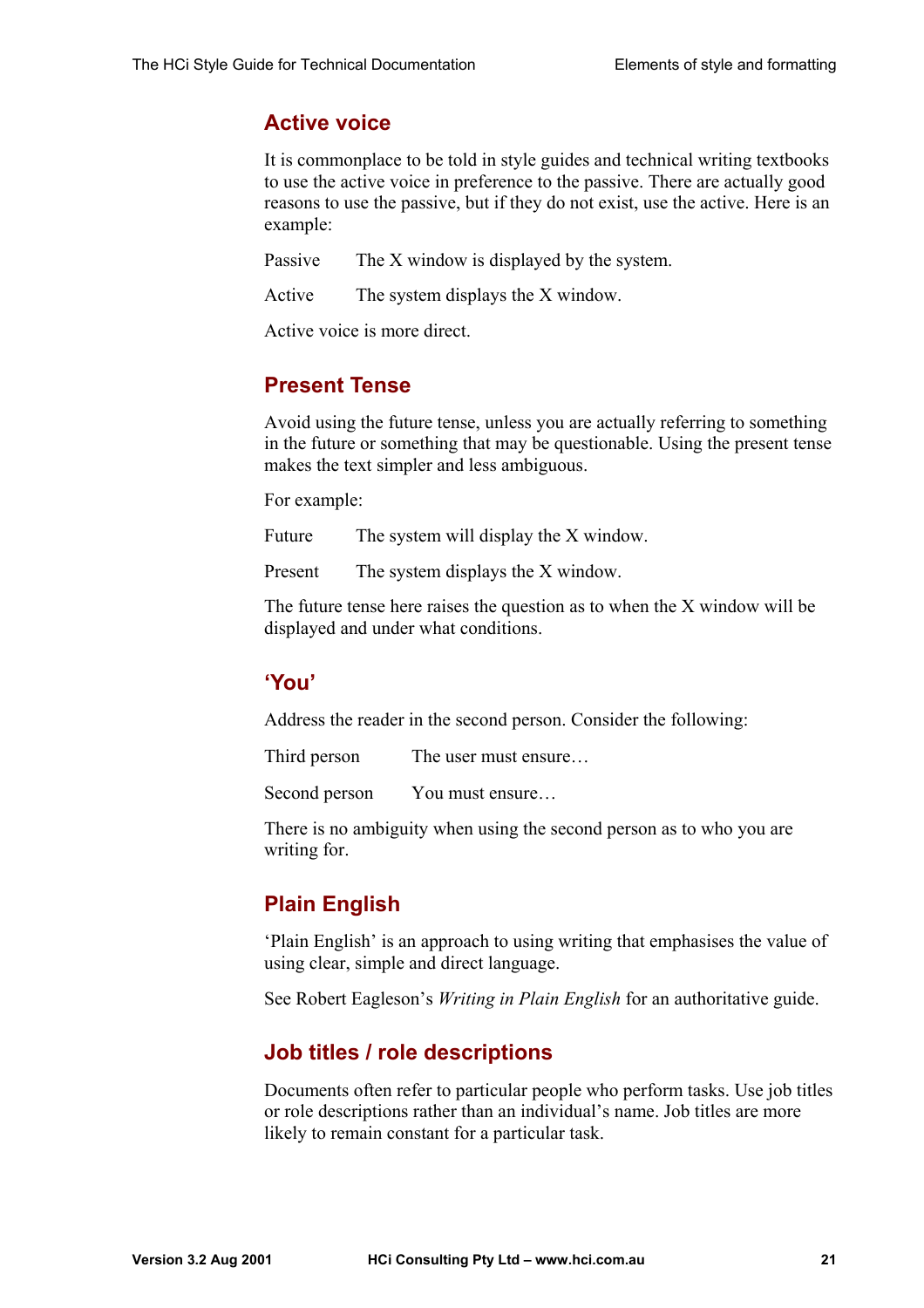## <span id="page-21-0"></span>**Numbers**

Write numbers one to ten in full. From 11 onwards, use the numerical format.

## **OK**

Use all uppercase, eg 'OK', or spell out in full using lower case, eg 'okay'.

#### **eg**

Use 'eg' (no full stops) or spell out in full as 'for example'.

#### **ie**

Use 'ie' (no full stops) to read 'that is' where you provide information that elaborates specifically on the case in point.

## **Cross-referencing**

For a paper document, a cross reference needs to direct the reader to another page. Online however, the reference is a hyperlink that can be clicked on to display the topic directly. Putting a reference to a page number therefore is redundant online. A compromise is to word the reference so that it serves effectively for both purposes.

Word a reference to a topic in a way that allows the user to locate that section in the table of contents, for example:

See *[Creating a cross-reference](#page-31-0)* in the section *[Using the template.](#page-25-0)*

Note the following about cross-references:

- Avoid using page number references that may require maintenance.
- Avoid using page reference fields that are redundant online.
- Be careful using the terms 'above' or 'below' as in 'See the section *Creating a cross reference* above'. These spatial terms can be meaningless online.

# **Indexing**

Indexing is a sophisticated skill. Refer to the appropriate authorities if you want to get a detailed understanding of how to create indexes. A basic index, however, can be fairly easily produced.

### **How to create a basic document index**

This index gives at least two points of access to a topic: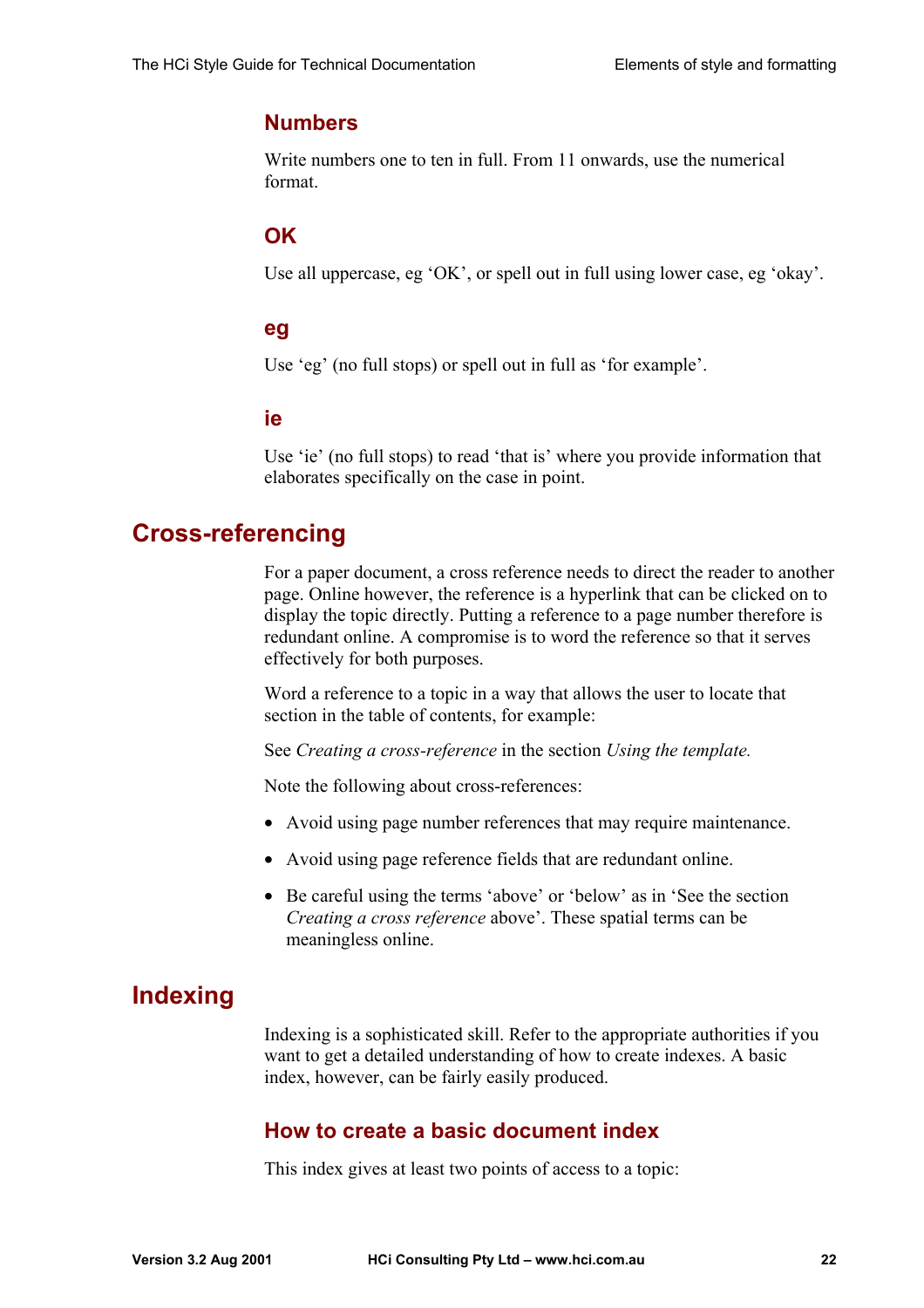- <span id="page-22-0"></span>• a 'keyword', or term
- a task type description (derived from the topic headings of the document)

To create a basic document index:

1. Create a topic list for each chapter.

List the terms and 'keywords' that you believe the document audience would relate to that topic area.

2. Create index entries for each topic from the document headings that are relevant, paraphrasing the headings appropriately, for example:

Index Creating an index (6) How to create a basic index (9) Marking an index entry (12)

3. Create a separate topic list for the task types in the table of contents, and index both the appropriate topic terms and document headings (again, paraphrasing the headings), for example:

Creating index (6) basic index (9) index entry (12)

See *[Creating an index](#page-29-0)* for details on how to insert index entries in a document and how to generate the index.

See the index in this document for an example of a basic index.

## **Glossaries**

Glossaries are alphabetical lists of terms and definitions. They can be used in various ways as information locators and directories, and can carry a lot of information where complex terms and concepts need to be set out and made accessible via an alphabetical listing.

A basic glossary, however, should have short definitions, and if required, point back to the body of the document and/or cross reference other terms to pass the reader to more information.

A basic glossary can be built from the same chapter topic lists created for a basic index (see *[How to create a basic document index](#page-21-0)*).

See the *[Glossary](#page-38-0)* in this document for an example.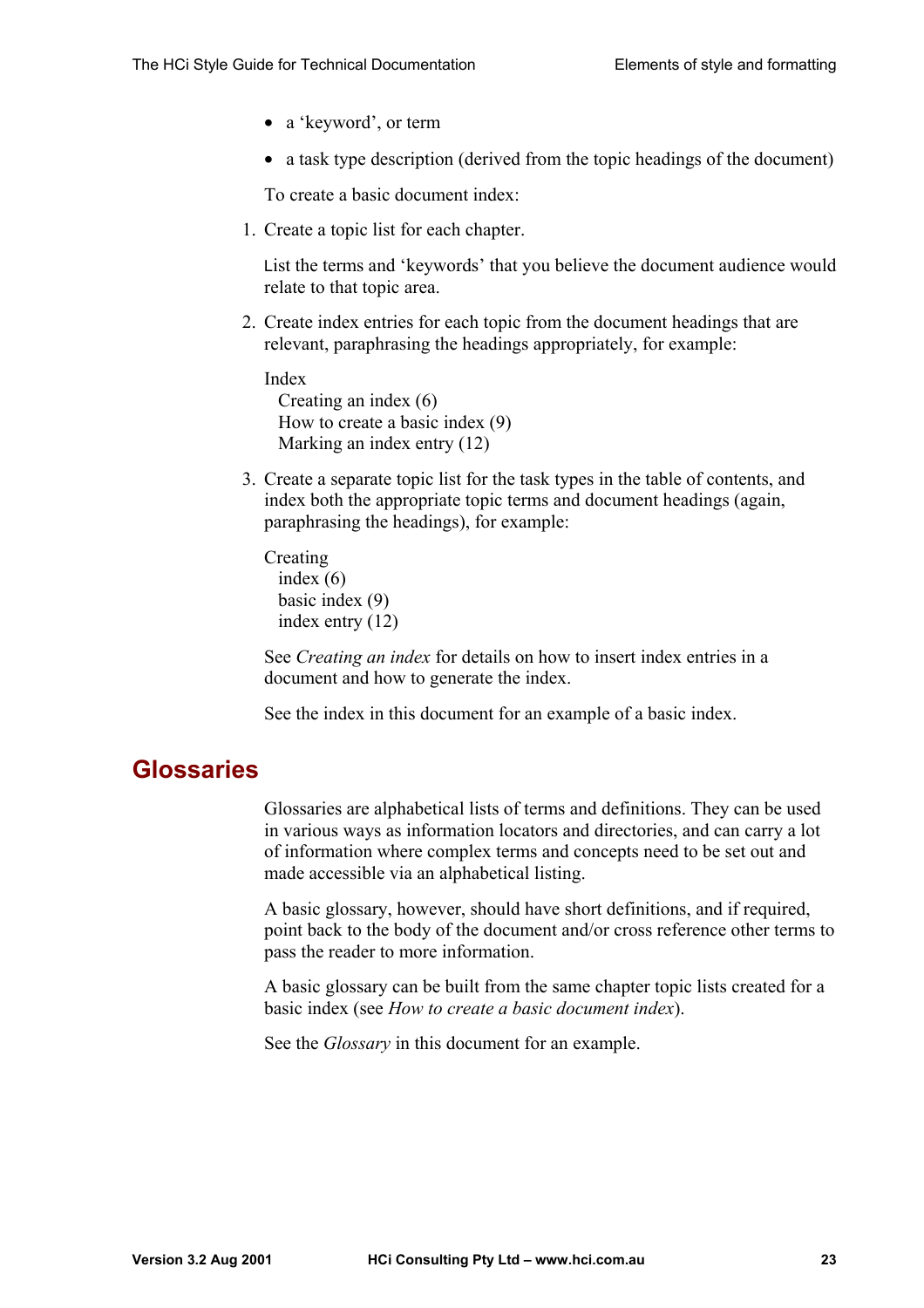# <span id="page-23-0"></span>**About the HCi template**

The HCi template – **HCi template.dot** – is designed for use in many typical documentation tasks. Apart from its formatting and style elements, which can be customised, it adheres to basic technical writing design and formatting principles and is applicable to most documentation tasks.

The template aims to be a simple, stable and usable way to produce paper and online documents using Word and the popular 'Word-to-online' HATs for a variety of documentation needs.

The template answers to the 'paper-based' or book paradigm. Many proponents of online documentation, indeed documentation *per se*, hold that this paradigm is outdated, and that a 'data-based' paradigm has superseded it (where units of information, even individual words are regarded as items of data). However, the book paradigm is still highly valid and useful, even for the production of online documentation.

# **Template features**

Some of the features of the template are:

- **hierarchical** the template is designed on a strict hierarchy according to heading level styles
- **scalable** the template can be used to create a complete manual or guide within a single Word document. Alternatively, multiple Word documents may be created and compiled to create a document set (requiring use of Word's master/sub-document function and some extra 'handling')
- **simple style set** the template relies on a minimal set of styles that caters for most formatting requirements
- **single-source for paper and online outputs** the template is designed to be printed 'as is' for paper requirements while at the same time allowing for ready conversion with minimal handling to a range of online formats via Word document conversion (through HATs)
- **flexible** the template can be used for a range of documentation requirements such as policies, procedures, work instructions, training guides, reference guides
- **adaptable** the template provides a robust and functional baseline which can be developed further with 'look and feel' changes, macros for automation, additional styles, alternative layouts, and so on.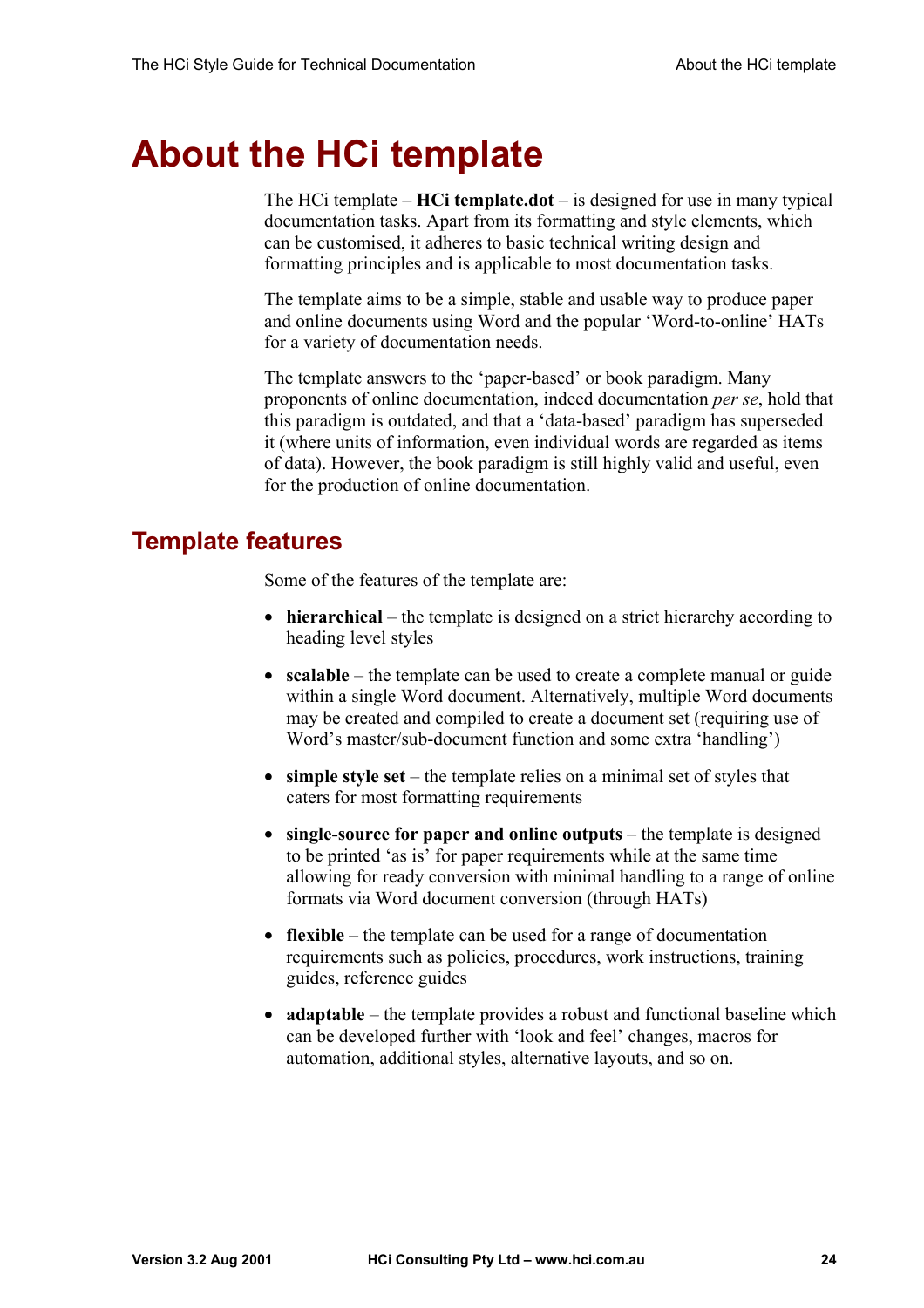## <span id="page-24-0"></span>**Template contents**

The template contains starter and example material illustrating elements of style and formatting useful for developing end-user and other documentation, as follows:

- headings and sub-headings
- formatting and structuring of procedures
- use of numbered steps
- use of bulleted lists
- table layout
- use of emphasis
- use of graphics
- punctuation
- language
- cross-referencing
- indexing
- glossaries

For more information about each element, see *[Elements of style and](#page-7-0)  [formatting](#page-7-0)*.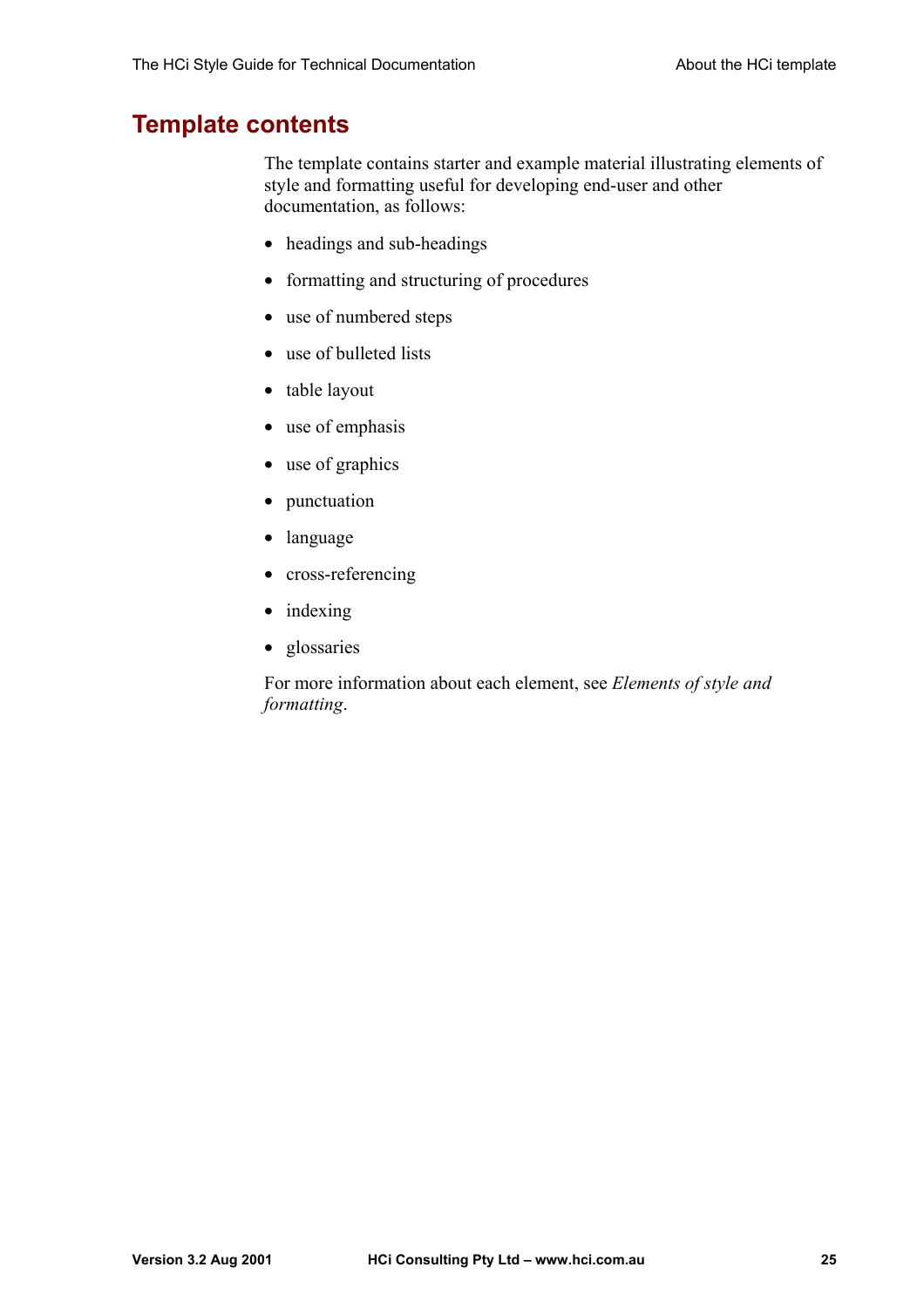# <span id="page-25-0"></span>**Using the template**

This section briefly explains how to use the template to produce content in the style illustrated by the example content contained in the template.

The HCi template is a 'flat template'. It contains no automation or interaction. It provides a document layout, example formatting and style list only. To use the template, follow the instructions in this section.

#### **Note**

Before you use the template, see *[Producing outputs](#page-33-0)* for tips relating to the outputs you need to produce.

## **Loading the template**

The template is titled **HCi template.dot**.

To load the template:

- 1. Copy the template to the User Templates directory you have specified within Word, for example C:\Program Files\Microsoft Office\Templates.
- 2. When you choose File | New, select the HCi template from the General tab.

## **Creating a new document based on the template**

To create a new document based on the template:

1. Choose File | New.

The HCi template will be available from within the General tab.

2. Double-click the template to open a new Word document based on the template.

### **Deciding how many documents to create**

You may decide to:

- create a new document for each chapter or major section of your document *or*
- choose to create only one document which contains all the chapters within it

Size is typically the issue  $-$  if you expect your single document to be larger than one MB (approx 200pp A4 with a maximum of 50 x 16 colour bitmaps), break it up.

If you use a single Word document you can convert it online 'as is' using most HATs. You can also print it as is. For larger documents or document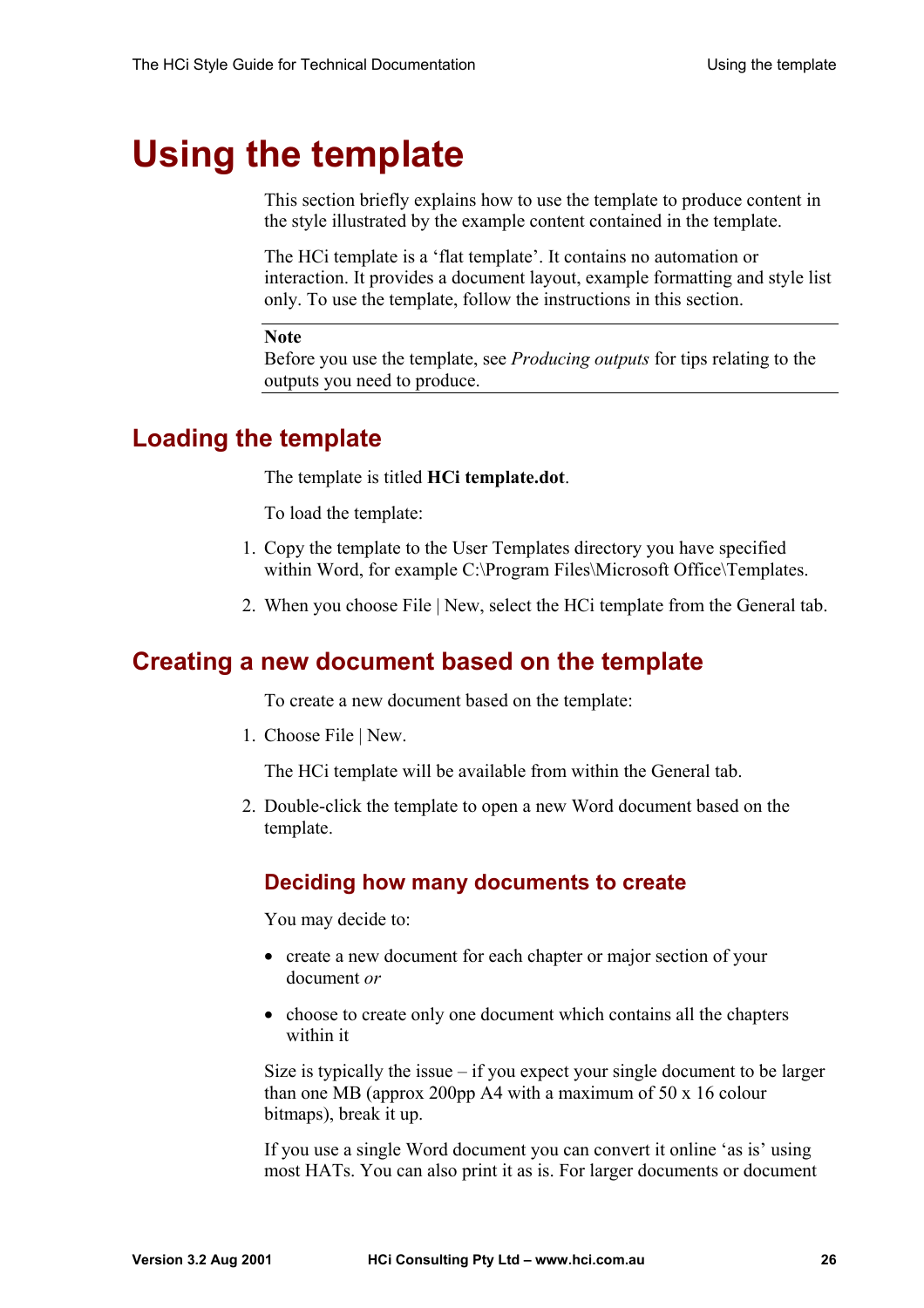sets, where you need to use a separate Word document for each section, you may need some additional minor handling to pull the documents together in a set, for both paper and online outputs.

See *[Producing outputs](#page-33-0)*.

## <span id="page-26-0"></span>**Creating a new topic**

Create new topics by creating a heading and adding some content.

#### **Single document**

If using a single document only, the structure of the document is as follows:

| Title           | Heading 1                            |
|-----------------|--------------------------------------|
| Chapter/Process | Heading 2                            |
| Section         | Heading 3                            |
| Subsections     | Headings 4 and 5 (and possibly $6$ ) |

#### **Multiple documents**

If using multiple documents, each document is for a chapter only, eg:

| Chapter/Process    | Heading 1                         |
|--------------------|-----------------------------------|
| Section            | Heading 2                         |
| <b>Subsections</b> | Headings 3 and 4 (and possibly 5) |

The level of depth to the heading hierarchy ideally should be no more than three for a section. Where the complexity of the content for a section threatens to drive you deeper, restructure the information into more sections.

See *[Document structure \(hierarchy of elements\)](#page-7-0)* for more information.

# **Creating a numbered list**

Numbering in Word has been historically unreliable for reasons beyond the ken of this writer. Refer to Microsoft's own News list dedicated to Word Bullets and Numbering for proof of the agony it can inflict.

This template does not number headings. It provides for numbered lists in procedures through the use of the Seq field, which has been proven to be robust and works with the conversion tools. The fields are reproduced here, and are in the body of the template, and may be copied from either (best to make autotext entries of them, and create a couple of toolbar buttons to trigger them).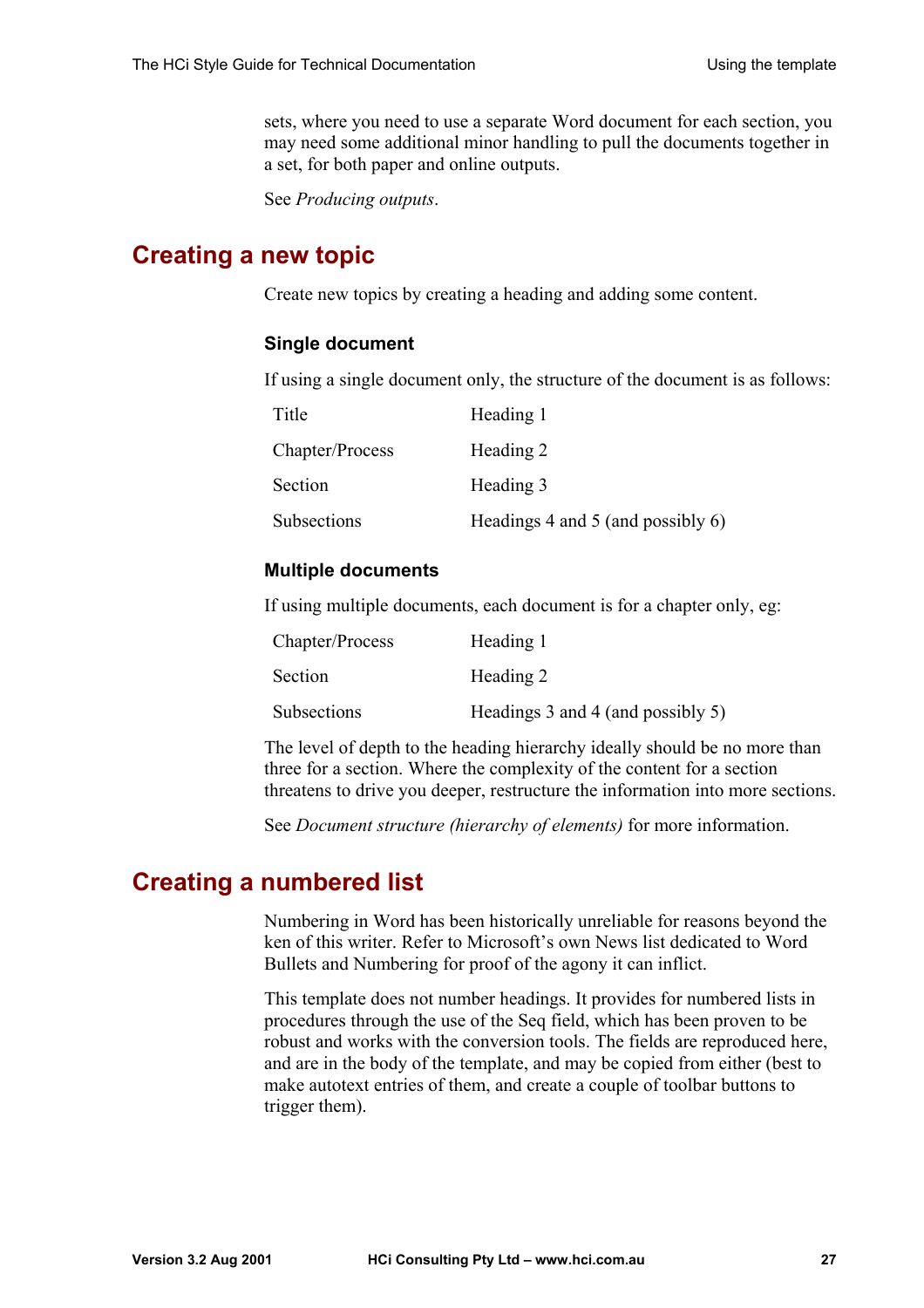#### <span id="page-27-0"></span>**The numbers…**

- 1. Blah…
- 2. Blah…

#### **Note**

Numbered steps are always set on NumList style, and are followed by a full stop and tab stop.

# **Creating a bulleted list**

The template caters for bulleted lists to two levels, for example:

- Bulleted List
	- Bulleted List 2

Apply the Bulleted List style to each paragraph as required.

See *[Using bulleted lists](#page-14-0)* for more information on using bulleted lists.

## **Creating a table**

Tables are created via the Insert Table button on Word's Standard toolbar. Tables can carry a border – but note that the WinHelp compiler can struggle with complex tables and borders. They should be aligned on the Body Text margin (for 'normal' width tables), or the Table Body margin (full-page width tables).

To create a table:

1. Click the Insert Table button and drag to select the number of rows and columns required.

The table is automatically positioned across the full width of the page.

2. For a normal width table with a border, drag the left border to align the left column to the Body Text margin.

For tables without borders, align the text in the left column of the table with the Body Text margin.

- 3. Create table content based on the following styles:
	- Table Head for the heading row
	- Table Body for cell content
	- Table Bullet for bulleted lists within tables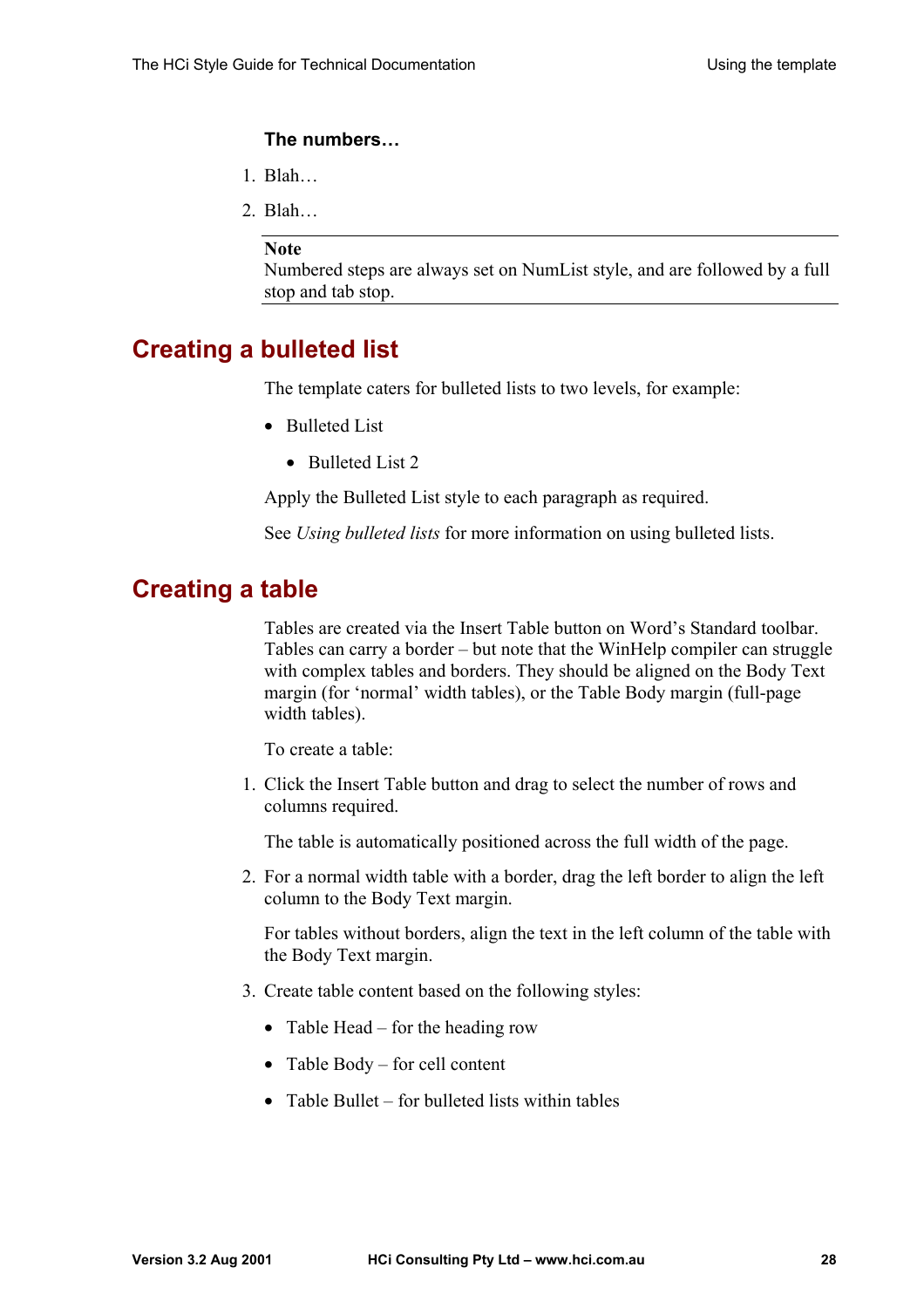# <span id="page-28-0"></span>**Inserting a graphic**

Graphical content may be a system screenshot, flowchart or drawing. Graphics should initially be created and saved to file as bitmaps at 256 colours. Depending on what your document outputs are, you may want to convert the bitmap to PNG (portable network graphics) or GIF format, link to it from a file or embed it in the document (see the *Table of graphics formats* below).

Screenshot graphics should be captured consistently from monitors of the same resolution, for example 800 X 600. Screenshot graphics captured at different resolutions *will look different*. See *[Screenshots](#page-17-0)* in *[Using graphics](#page-16-0)* for more details.

When scaling graphics, they should be scaled consistently throughout the document. This is particularly true for a mixture of full and partial screen images. A partial screen image should be scaled proportionately to a full screen image.

| When you are creating       | Note this                                                                                                                                                                                                                                                                                                                                                                                     |
|-----------------------------|-----------------------------------------------------------------------------------------------------------------------------------------------------------------------------------------------------------------------------------------------------------------------------------------------------------------------------------------------------------------------------------------------|
| <b>HTML</b>                 | Link to PNGs or GIFs. Any scaling of<br>the graphics you do in Word is lost<br>during conversion to online, so if you<br>need to scale, scale the PNG or GIF<br>before linking to it in Word.                                                                                                                                                                                                 |
| Winhelp                     | Link to bitmaps. Any scaling of the<br>graphics you do in Word will be lost<br>during conversion to online, so if you<br>need to scale, scale the bitmap before<br>linking to it in Word. Note that you<br>will lose quality by scaling a bitmap.                                                                                                                                             |
| Paper only                  | Link to bitmaps. Scale them in Word<br>as you require.                                                                                                                                                                                                                                                                                                                                        |
| Both paper and HTML/Winhelp | Link to PNG or GIF (HTML) or<br>bitmap (Winhelp). Any scaling of the<br>graphics you do in Word will be lost<br>during conversion to online. If you<br>want graphics to be scaled for the<br>online version consider creating two<br>sets of graphics files with a simple<br>name variation. You can search and<br>replace the file name in Word after<br>you have printed the paper version. |

#### **Table of graphics formats**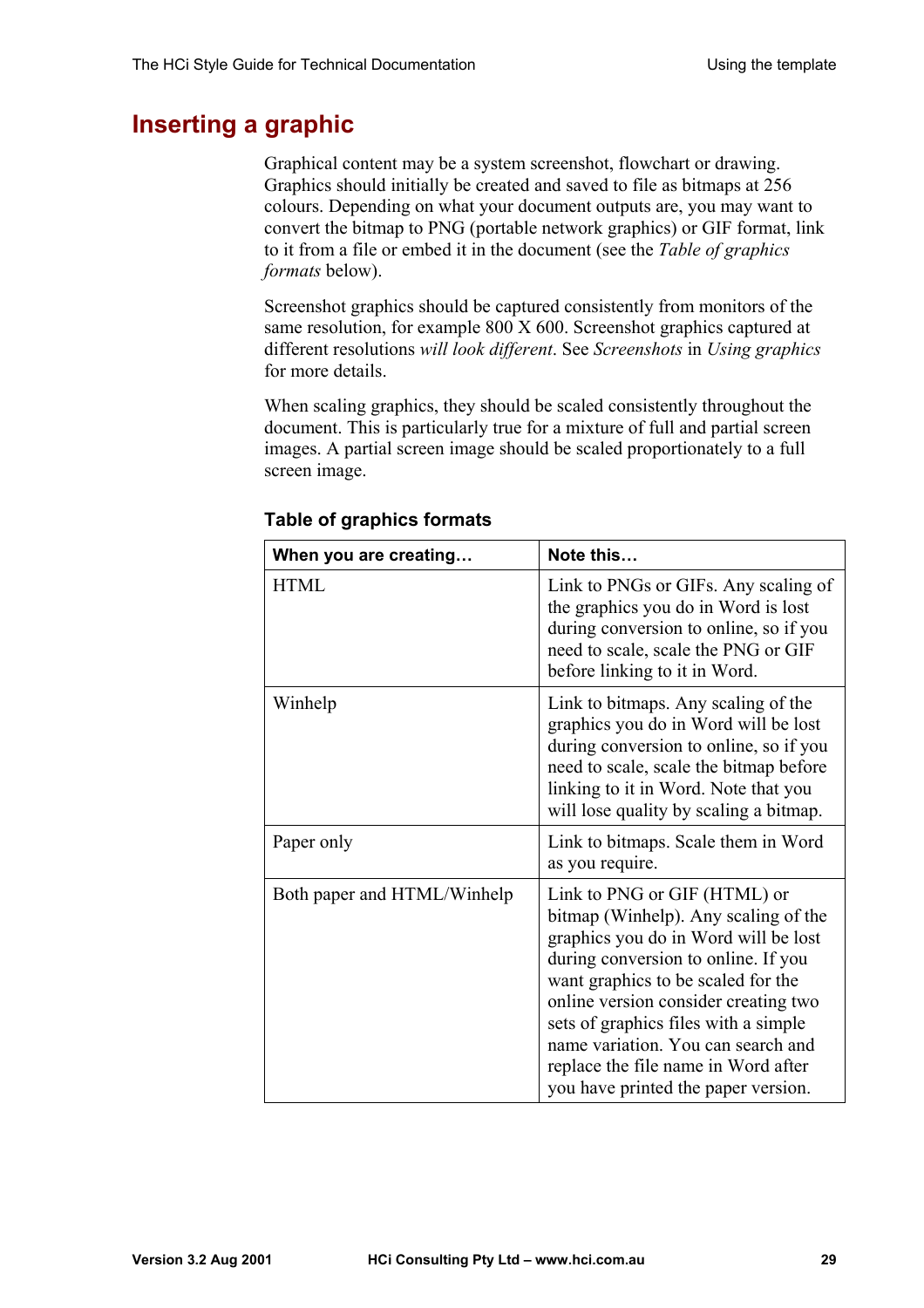To insert a graphic:

- <span id="page-29-0"></span>1. Position the cursor on a new line set on Graphic style.
- 2. Choose Insert | Picture | From File and select the file to be inserted.
- 3. Click the Insert button (ensure that the Link To File option is checked).

The graphic is inserted as a linked file into the document. If the original graphic is modified this is automatically reflected in the document.

#### **Note**

The graphic is automatically resized to fit within the margins if it is larger than the margin width. To check the scaling, choose Format | Picture | Size. The scale percentages will be displayed.

## **Creating a note (emphasised paragraph)**

A style named 'Rule' exists for visually foregrounding a paragraph in a page of text. Such things as notes and important business rules are best emphasised in this way (see examples in this document).

To create a note (or emphasised paragraph) using the Rule style:

- 1. Type the note heading, for example the word 'Note' or a suitably worded heading.
- 2. Press Shift+Enter to manually break the line and reposition the cursor immediately below.
- 3. Type the text required.
- 4. Highlight the whole paragraph and apply the Rule style to add the borders.
- 5. Manually apply bold to the text of the heading only.

## **Creating an index**

To create a document index:

- insert index entries in the document
- insert an index 'field' where you want the index to display

#### **Note**

Most Word-to-online conversion tools convert index entries to an online index. The index field is redundant for online outputs.

For more information on the 'art' of indexing, see *[Indexing](#page-21-0)*.

## **Inserting index entries**

Index entries are hidden text elements that are compiled into a formal index at the index field. Index entries should be positioned adjacent to heading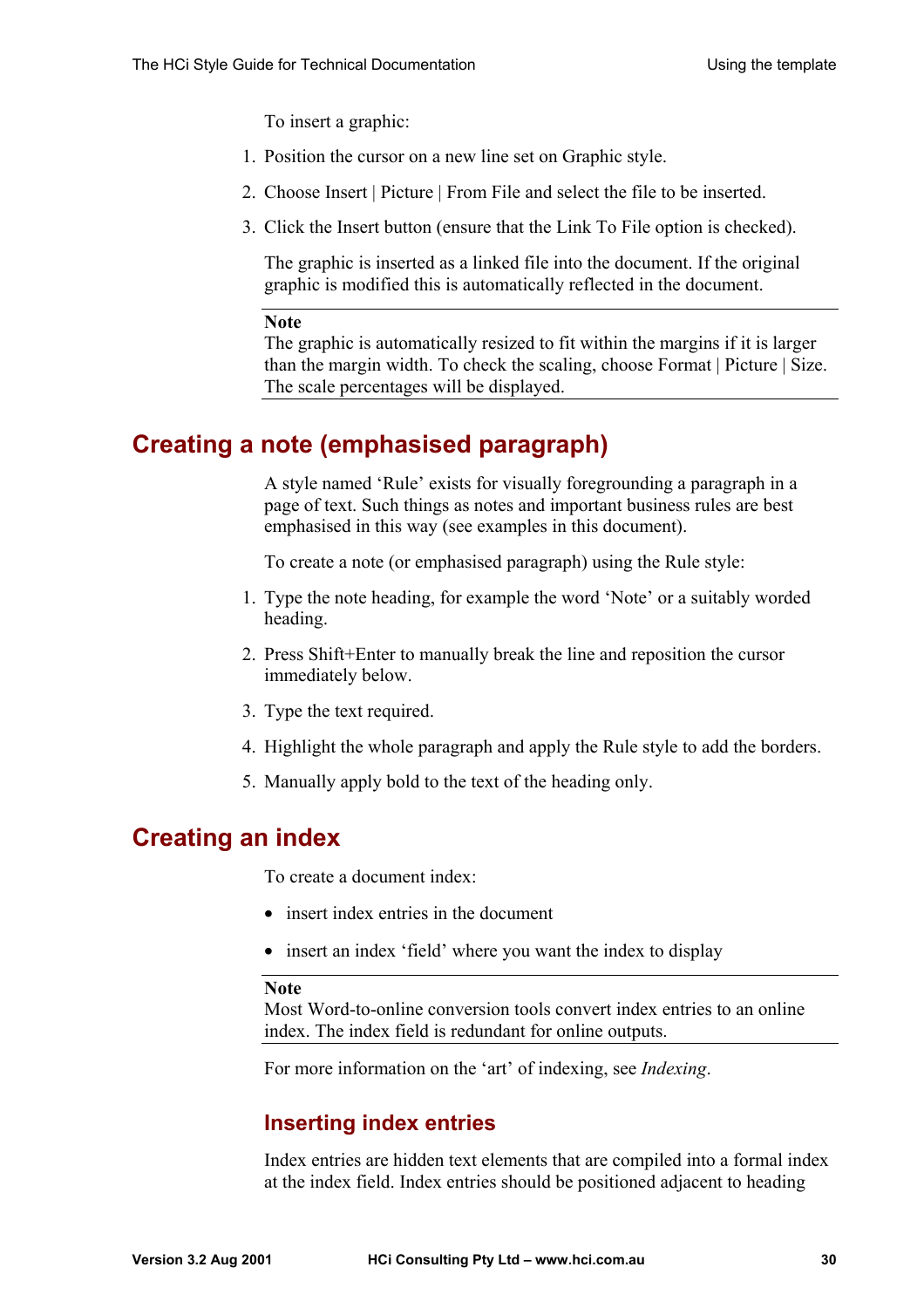text, on the same heading style as the heading. There are two reasons for this:

- the index entry should point to the topic that the indexed information is contained in (this is because the index page number or hyperlink can only point to the topic)
- index entries are easier to find if they are inserted at headings rather than throughout the body of the text

To insert an index entry:

- 1. Position the cursor next to the topic heading that the entry relates to.
- 2. Choose Insert | Index and Tables | Mark Entry and type the text of the entry.

You can enter a new main entry, or a sub entry for a new or existing main entry.

3. Click Mark.

Word inserts the index entry as hidden text next to the heading.

#### **Note**

There is a limit to how many index entries can be placed alongside heading text. Exceeding the limit creates a problem in the Table of Contents entry for that heading. If you need to create more than ten index entries for a topic you may need to place some at the end of the first following paragraph.

## **Inserting an index field**

The index field is where the compiled index for the paper document is displayed.

To insert an index field:

- 1. Position the cursor where you want the index to display, ie immediately below a heading 'Index'.
- 2. Choose Insert | Index and Tables and choose the index features you want.
- 3. Click OK.

The index field is inserted in the document and the index displays.

#### **Updating the index**

You can update the index at any time by positioning your cursor in the index and pressing F9.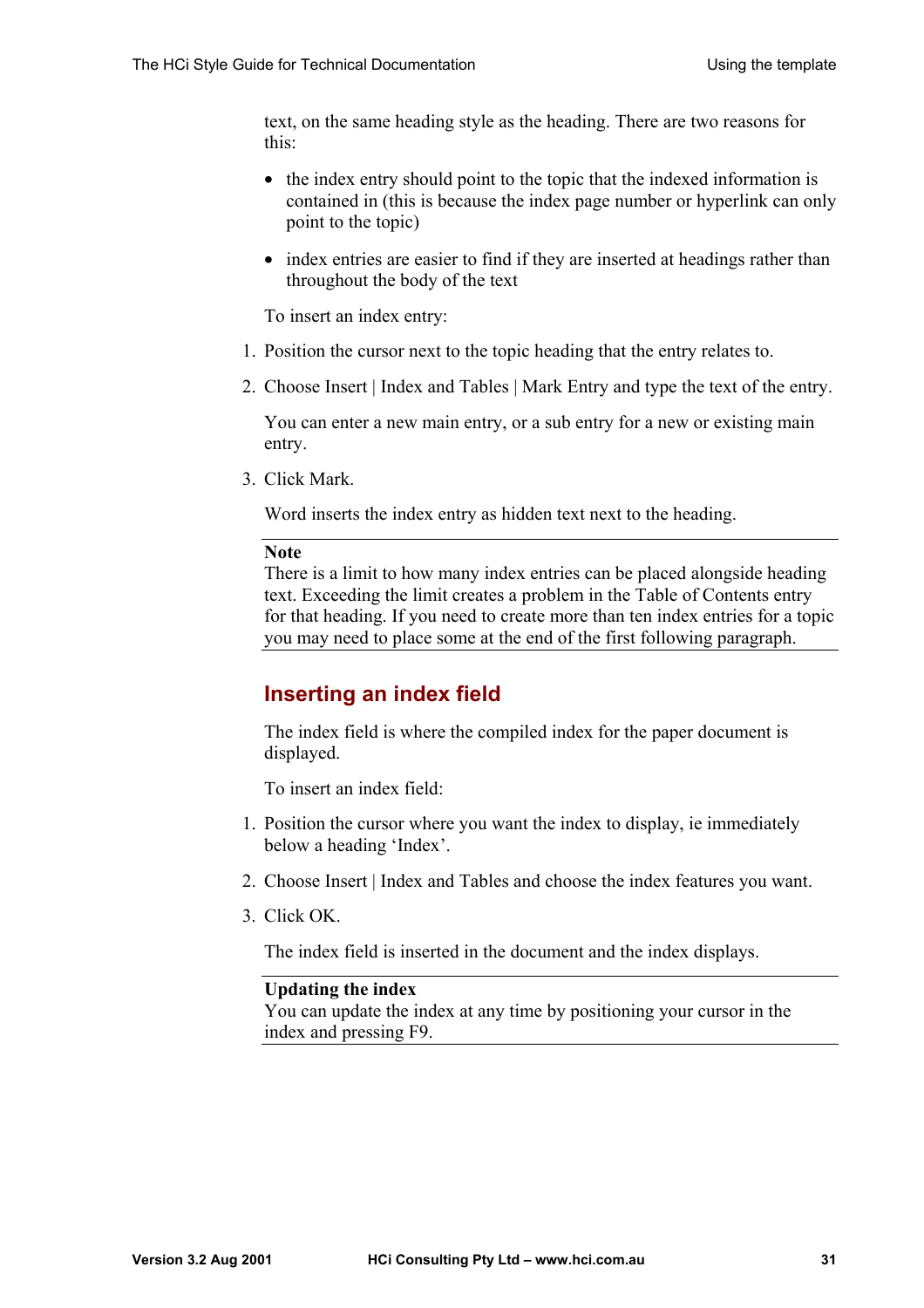# <span id="page-31-0"></span>**Creating a glossary term**

Glossaries are an alphabetical list of terms and acronyms with accompanying definitions. They should be brief.

The Glossary style within a Word source document is typically handled by conversion tools that generate an alpha-indexed list of the terms.

To create a glossary term:

- 1. Position the cursor where you want the new glossary term.
- 2. Set the style to Glossary and type the text of the term.
- 3. On a new paragraph, on Body Text style (and using any other styles as required), enter the information explaining the term.

## **Creating a cross-reference**

Cross-references form an integral part of the information design of any larger document. Online, a cross-reference becomes a hyperlink. You should use cross-references intelligently to link to associated topics. Crossreferences are a means to structure information in the preferred flatter structure of a maximum of three levels per main section.

Cross-references are created using Word's in-built cross-reference function.

To create a cross reference:

1. Position the cursor where you want the topic title to appear in the crossreference.

#### **Note**

See *[Cross-referencing](#page-21-0)* in the section *[Elements of style and formatting](#page-7-0)* for a discussion of wording of cross-references.

- 2. Choose Insert | Cross-reference.
- 3. Select Heading as the Reference Type.

The document headings will display in an outline of the document.

- 4. Navigate the outline to select the topic that you want to cross-reference and select it.
- 5. Click Insert to create a cross-reference using the text of the selected heading in the document.

See *[Headings and sub-headings](#page-9-0)* for a discussion of optimal depth of structure for a document.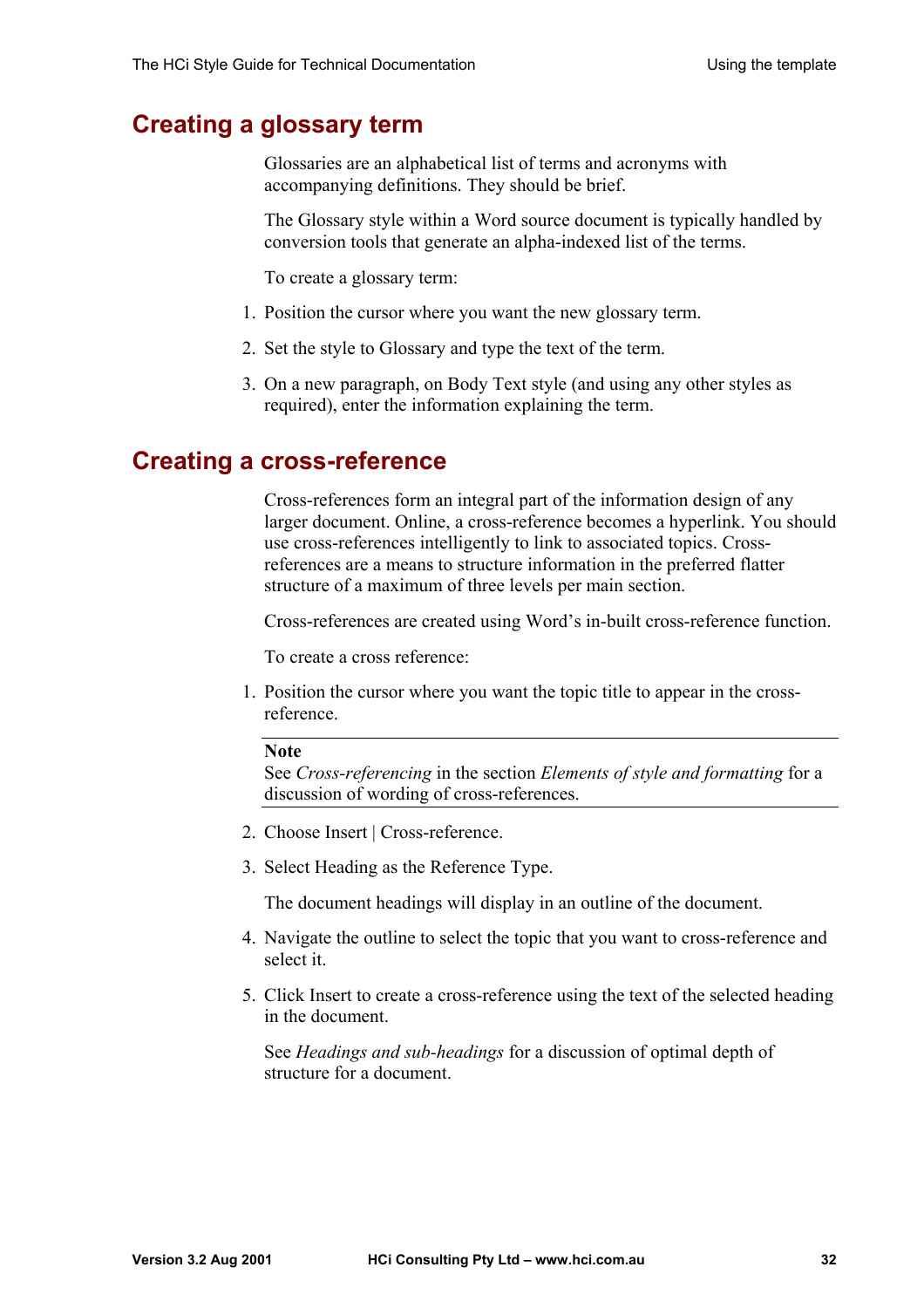# <span id="page-32-0"></span>**Pagination**

Paginate your document (for paper output) when you have finished writing and editing it. Do not use hard (manual) page breaks to force content together. Use Word's paragraph attributes (Format | Paragraphs | Line and Page Breaks). Paginating in this way ensures that content stays together when new material is inserted (or deletions are made) at a later date.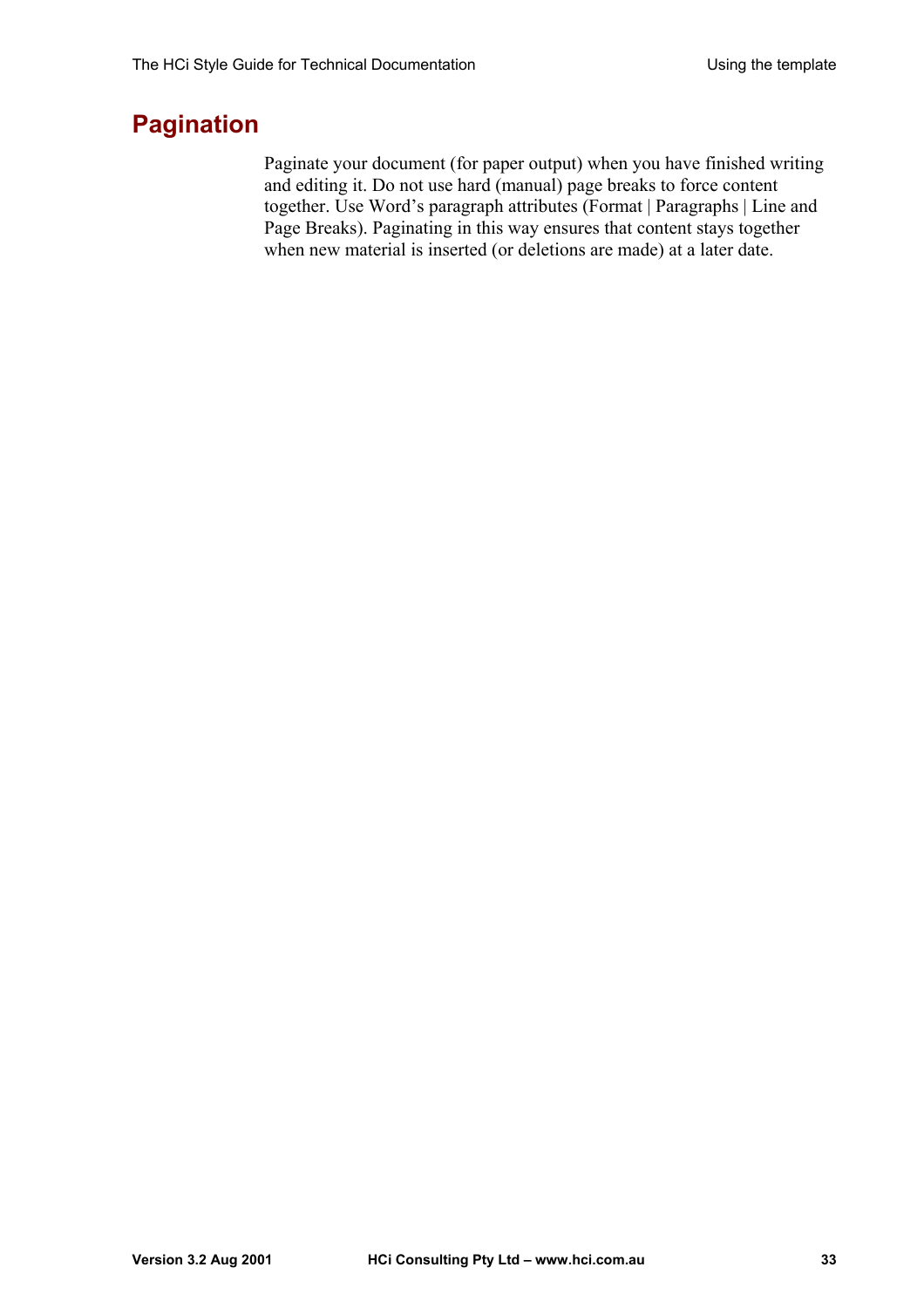# <span id="page-33-0"></span>**Producing outputs**

The HCi template provides, in the first instance, a layout for a paper document, including an allowance of white space for good readability. It is designed to allow ready conversion, with a minimum of handling, to the following online outputs (as produced by most HATs):

- HTML
- Compressed HTML (HTML Help)
- WinHelp

Depending upon the requirements of your client for outputs from the HCi template, you may need to:

- only print a document based upon the template
- print it and also produce one of the online outputs
- produce an online version only

Each requirement requires a separate approach to using the HCi template.

Where both output forms are required, some handling to 'translate' the source file is required – basically these are to remove the white space, contents and index fields, which are redundant online. Additionally, more online information may be required to be specially inserted, such as the document control information which the template carries in the footer, which is also redundant online.

## **Paper-only**

Use **HCi template.dot** as a basis for new documents and print as is. This creates a printable document with a small amount of white space, contents and an index. Note that you can alter the template's style attributes, eg to increase the white space, change the font face and size, etc.

## **Paper and online**

Determine the importance of the paper requirement. If it is significant, ie if more than a few of the audience is relying on it, use **HCi template.dot** as a basis for new documents.

Once the paper version – which you should treat as the 'master' – is final, you need to modify it for online use. For conversion of this duplicate file to online follow the steps in *[Getting the paper document ready for online](#page-34-0)  [conversion](#page-34-0)*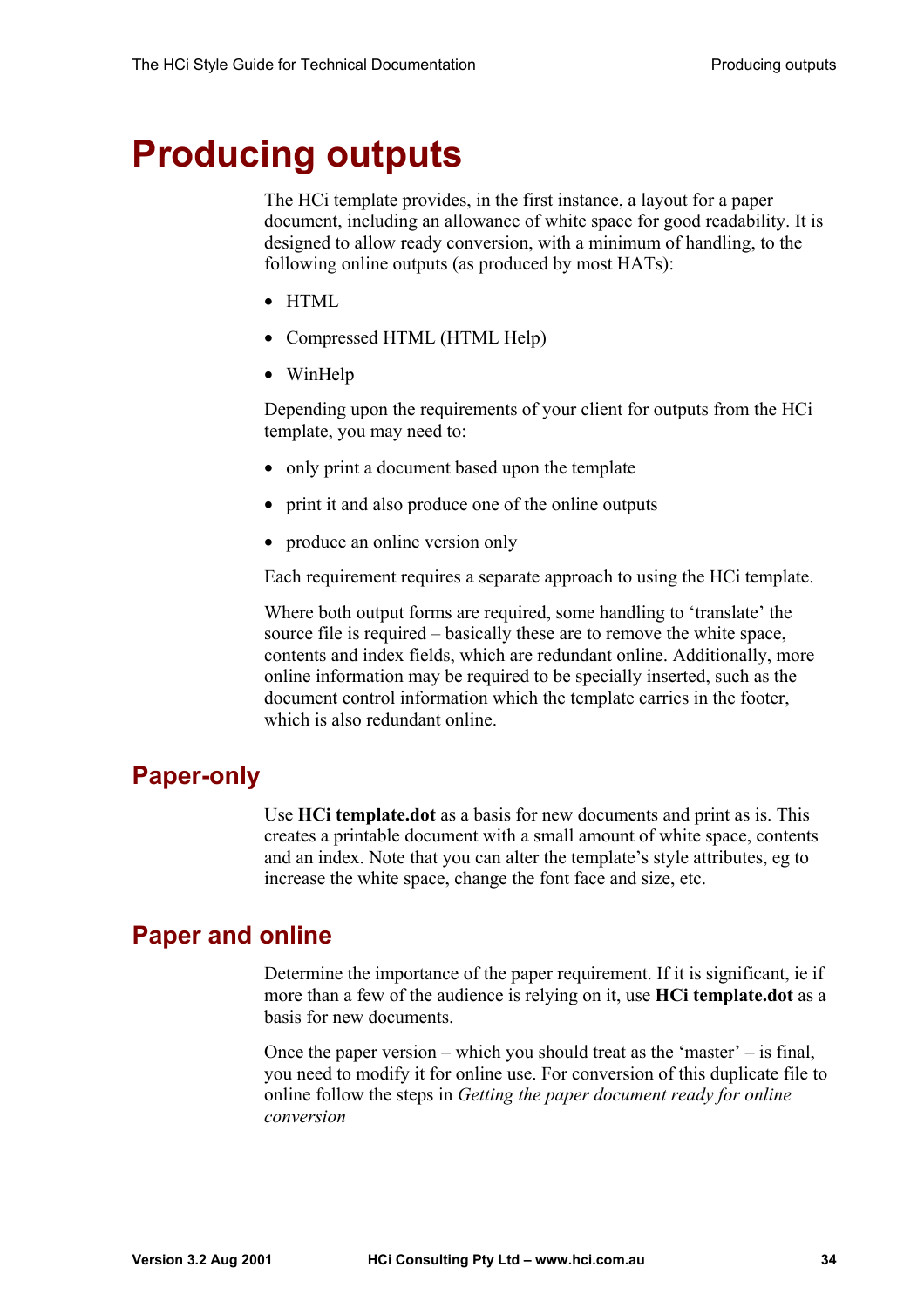## <span id="page-34-0"></span>**Getting the paper document ready for online conversion**

When the paper based document is complete:

1. Apply the online format version of the HCi template, **HCi online.dot** to reset the page margins for online use.

This aligns the text block flush left.

- 2. Save the document to a new filename.
- 3. Manually set the left border of the left column of all tables to the left page margin.
- 4. Remove the heading 'Contents' from the front of the document, along with the TOC.
- 5. Remove all section breaks, and the Index heading and contents from the end of the document.
- 6. If required, add in document control information, immediately under the document title, for example:
	- Date of issue
	- Version
	- Authorised by  $\leq$ name $\geq$

### **Converting the document to online**

When the document is ready for online conversion:

- 1. Import the document.
- 2. Select the required output options.
- 3. Compile the document.

If you are using HTML Transit as the conversion tool, a 'style-mapping' exercise is required to adjust the look and feel.

#### **Note**

Detailed instructions on how to use the Word to online document conversion tools using help authoring and HTML conversion tools, such as RoboHelp and HTML Transit are outside the scope of this document.

# **Online only**

If you are only creating an online output, work from the template, **HCi online.dot** from the start.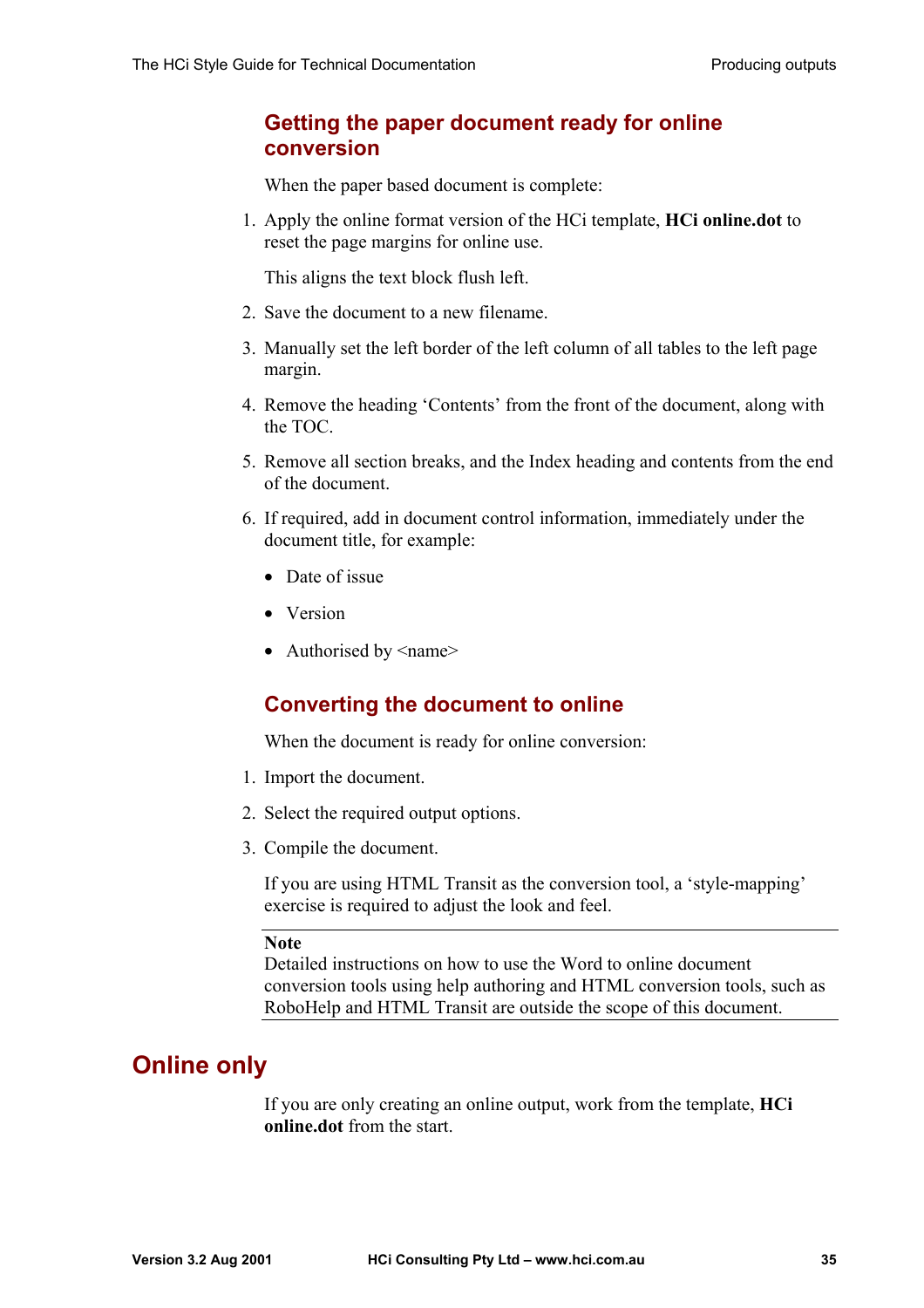# <span id="page-35-0"></span>**List of template styles**

The Word template **HCi template.dot** contains the following styles. These styles should be sufficient for most authoring tasks. You can create additional styles if required, but avoid manual formatting.

| <b>Style</b>           | <b>Purpose</b>                                                                                                                                                                                                                  |
|------------------------|---------------------------------------------------------------------------------------------------------------------------------------------------------------------------------------------------------------------------------|
| Heading 1              | Title, for example 'System X User Procedures'                                                                                                                                                                                   |
| Heading 2              | Section title, for example 'Administration Operations'                                                                                                                                                                          |
| Heading 3              | Subsection title, for example 'Using the system'                                                                                                                                                                                |
| Heading 4              | Sub-subsection title, for example 'Logging on'                                                                                                                                                                                  |
| Heading 5              | Sub-sub-subsection title, for example 'Changing your<br>password'                                                                                                                                                               |
| Heading 6, 7, 8, 9     | Not in use                                                                                                                                                                                                                      |
| Subhead                | For breaking up and labeling chunks of information without<br>creating a new section.                                                                                                                                           |
|                        | <b>Note:</b> All sections created using a style from Heading 2 to<br>Heading 5 are converted to separate online topics. Use<br>Subhead style when you want to break up information<br>without generating a new, separate topic. |
| <b>Body Text</b>       | The 'normal' paragraph style                                                                                                                                                                                                    |
| <b>Bulleted List</b>   | First level bullet list                                                                                                                                                                                                         |
| <b>Bulleted List 2</b> | Second level bullet list                                                                                                                                                                                                        |
| Numlist                | For numbered steps                                                                                                                                                                                                              |
| Rule                   | For emphasising a paragraph or note                                                                                                                                                                                             |
| Table Head             | For table heading text                                                                                                                                                                                                          |
| Table Body             | For table cells                                                                                                                                                                                                                 |
| <b>Table Bullet</b>    | For bullet lists within table cells                                                                                                                                                                                             |
| Glossary               | Used for the headings for glossary terms                                                                                                                                                                                        |
| Graphic                | For placing graphics (screenshot images)                                                                                                                                                                                        |
| Header                 | For the header text                                                                                                                                                                                                             |
| Footer                 | For the footer text                                                                                                                                                                                                             |
| Index 1-2              | Applied automatically                                                                                                                                                                                                           |
| Page number            | Applied automatically                                                                                                                                                                                                           |
| TOC $1-9$              | Applied automatically                                                                                                                                                                                                           |
| Logo                   | For title page graphics                                                                                                                                                                                                         |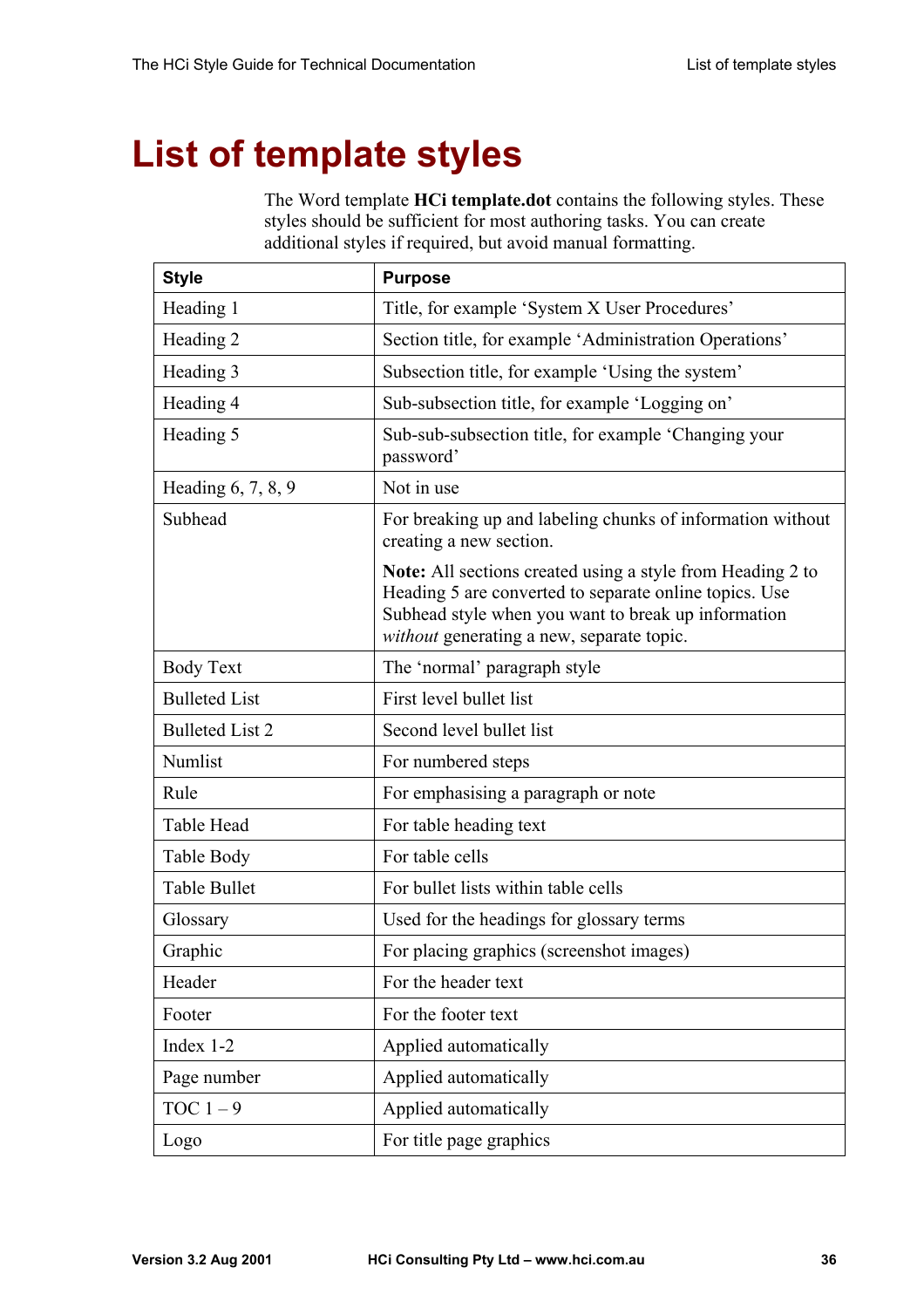# <span id="page-36-0"></span>**Sample procedure**

This procedure appears in the starter text of **HCi template.dot**, but is reproduced here to illustrate the format and layout of a procedure that includes screenshots.

# **Shutting down the workstation**

To shut down the workstation you must inform Windows NT that you want to do so. Please do not just switch off the power to the workstation.

To shut down the workstation:

1. Click the Start button on the Windows NT taskbar.

The Shut Down option is shown here:



2. Release the mouse button while pointing to 'Shut Down'.

The Shut Down Windows dialog window displays:

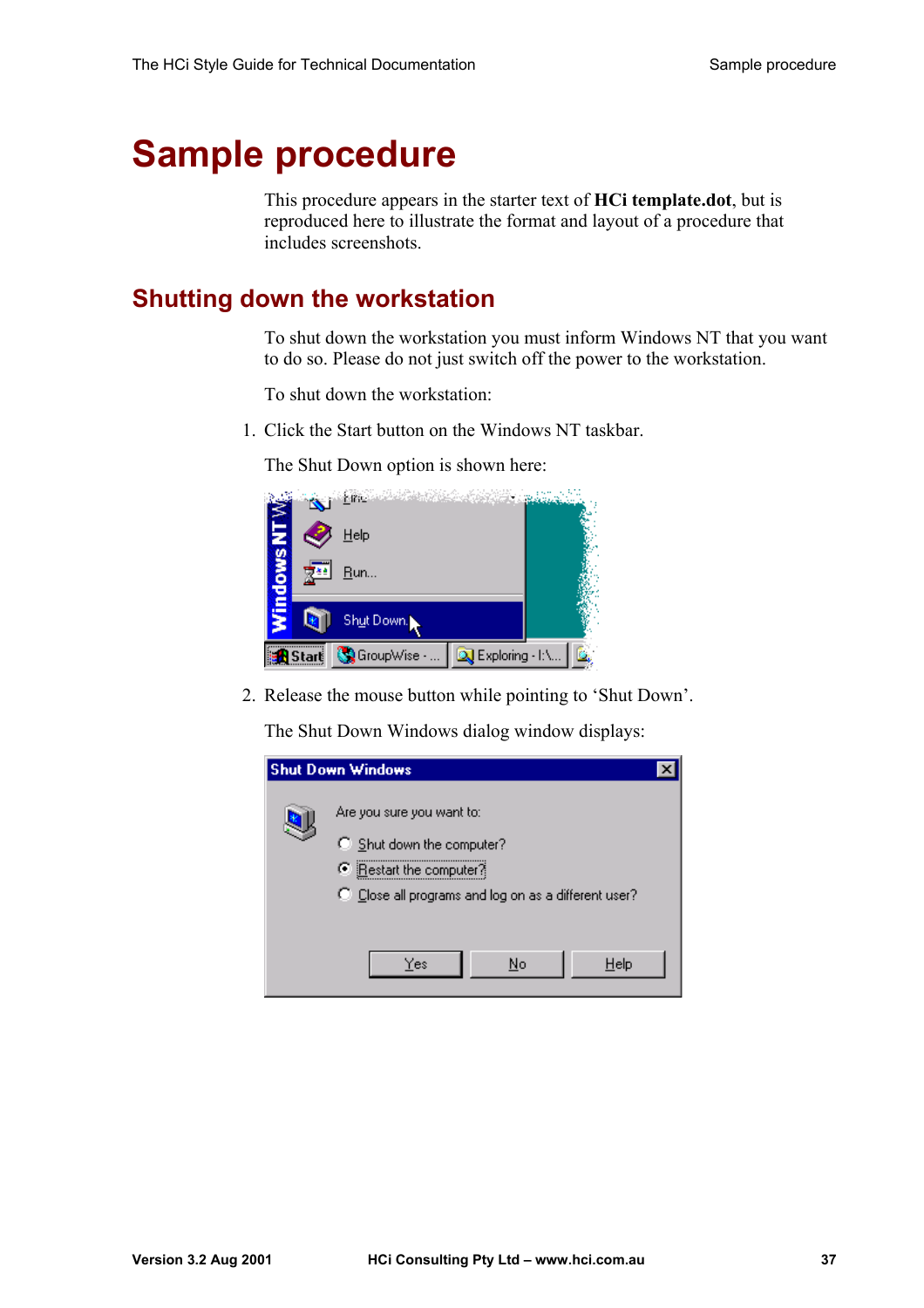3. Select the option that you want, by clicking the appropriate radio button.

The options are:

#### **Shut down the computer?**

This option is the only way to safely prepare the workstation to be switched off. Windows NT puts the workstation into a state in which it is safe to switch off the power.

#### **Restart the computer?**

This option performs all the shutdown functions, then immediately starts the computer up again. Use this option if you are experiencing serious problems in using the workstation, or if instructed to do so by a system support officer.

#### **Close all programs and log in as a different user?**

Use this option if another XYZ officer is about to take over and use the workstation. This is a much quicker option than shutting down the computer and restarting it. The option tells Windows NT and the network that you are no longer using the system, and that another user has logged on.

You may want to choose this option if you:

- are handing over the machine to someone else to work on
- have multiple logon IDs with different access levels for different role tasks
- want to logon as someone else

#### **Note**

See *User logon IDs* for information about your user logon, multiple logons and system access rights.

4. Click Yes to complete the operation.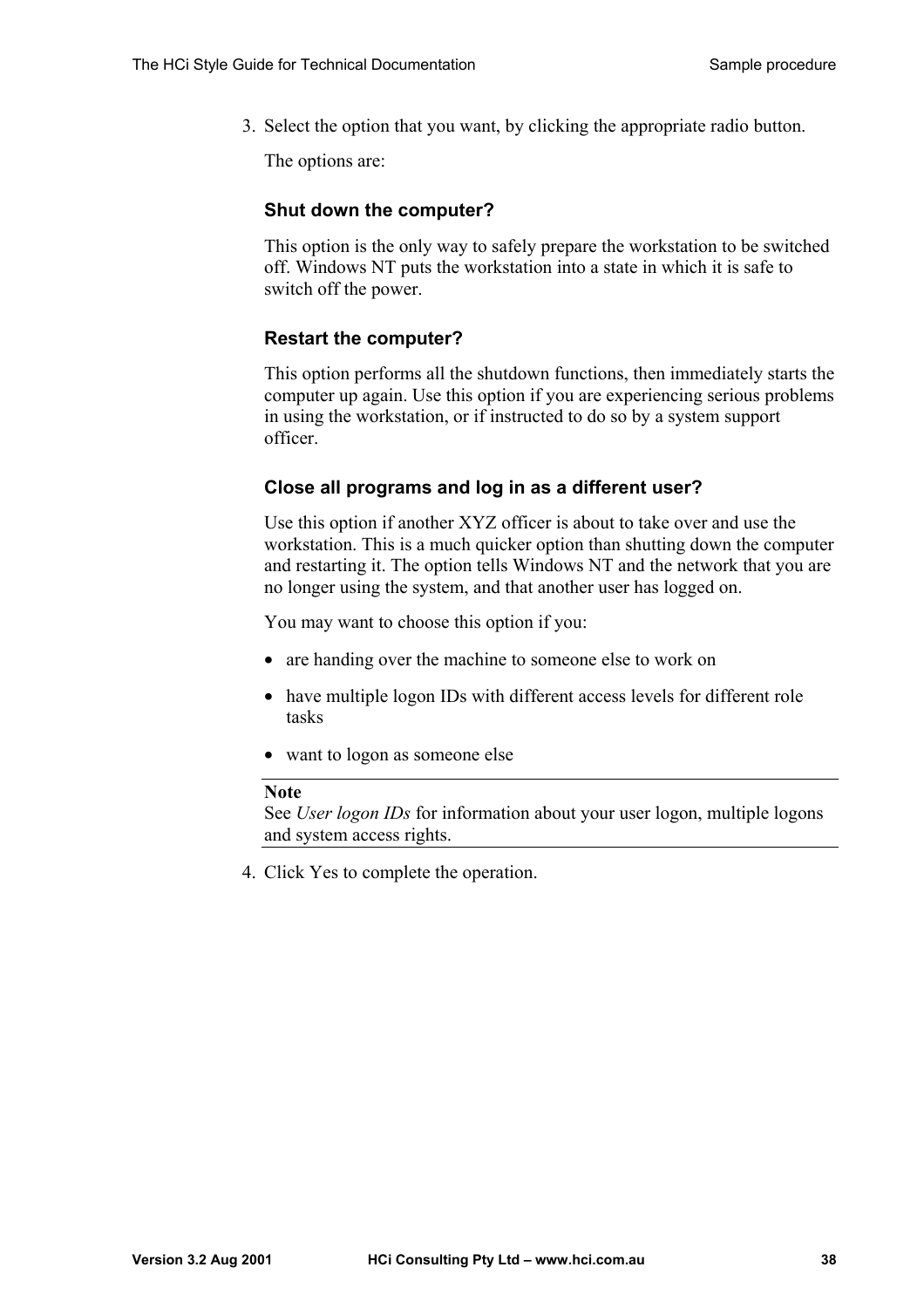# <span id="page-38-0"></span>**Glossary**

#### **Active voice**

Clause construction where the subject is performing the action ('John reads the book.'), as opposed to the passive voice, where the subject receives the action ('The book is read by John.').

#### **Assumed knowledge**

Knowledge that the audience brings to a procedure or piece of information.

#### **Case**

A typographical term relating to the use of capitals and non-capitals (lowercase).

#### **Cross-reference**

A link (online) or pointer (paper) to another section, topic or document.

#### **Emphasis**

Use of typographical means (bold, italics, underline, case, etc) to distinguish

#### **HAT**

A third-party help authoring tool (HAT), such as RoboHelp.

#### **Imperative**

A verb form. Also known as command.

#### **Online**

Published to be viewed and used via electronic means.

#### **Pagination**

The occurrence of page breaks in a paper document.

#### **Plain English**

Clear, concise and simple language.

#### **Second person**

Relationship to the grammatical subject of a sentence.

#### **Style**

That, in written expression, which is open to be addressed on terms of principle rather than unvarying conformity to rule.

#### **Topic**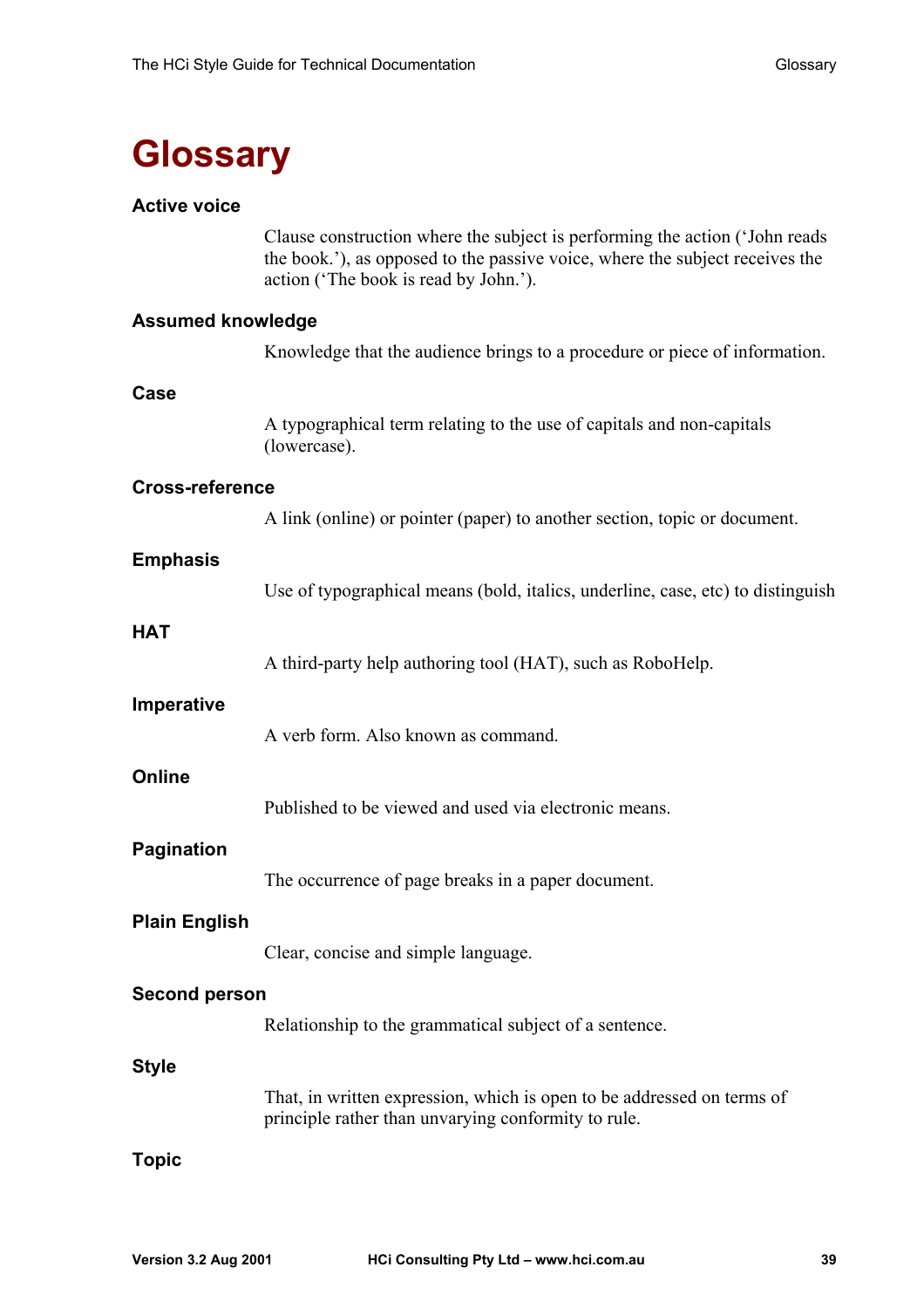A logical division within a body of information.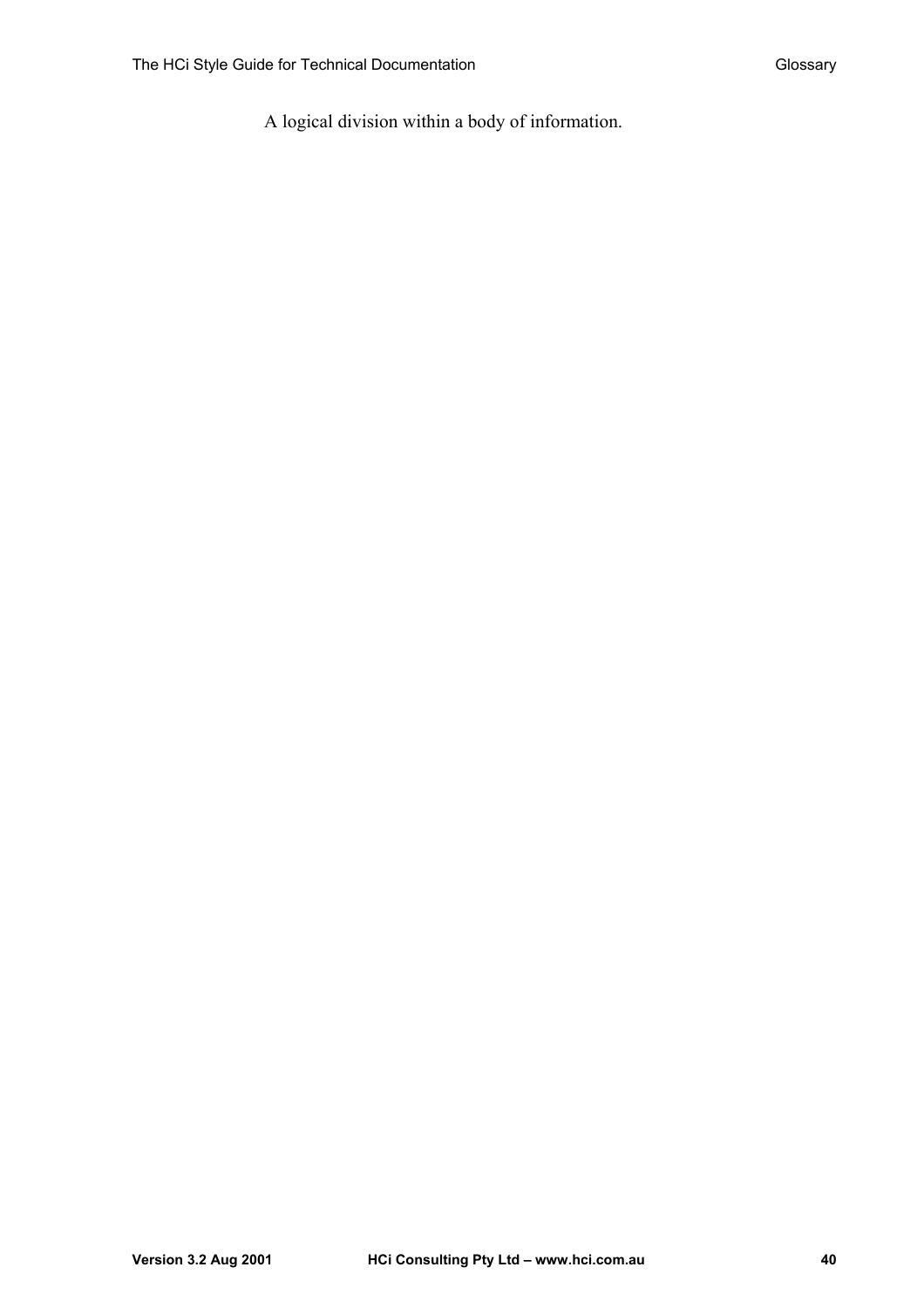# <span id="page-40-0"></span>**Bibliography**

Robert Eagleson *Writing in Plain English*  Colin Wheildon *Communicating or just making pretty shapes*  Australian Government *Style guide for authors, editors and printers*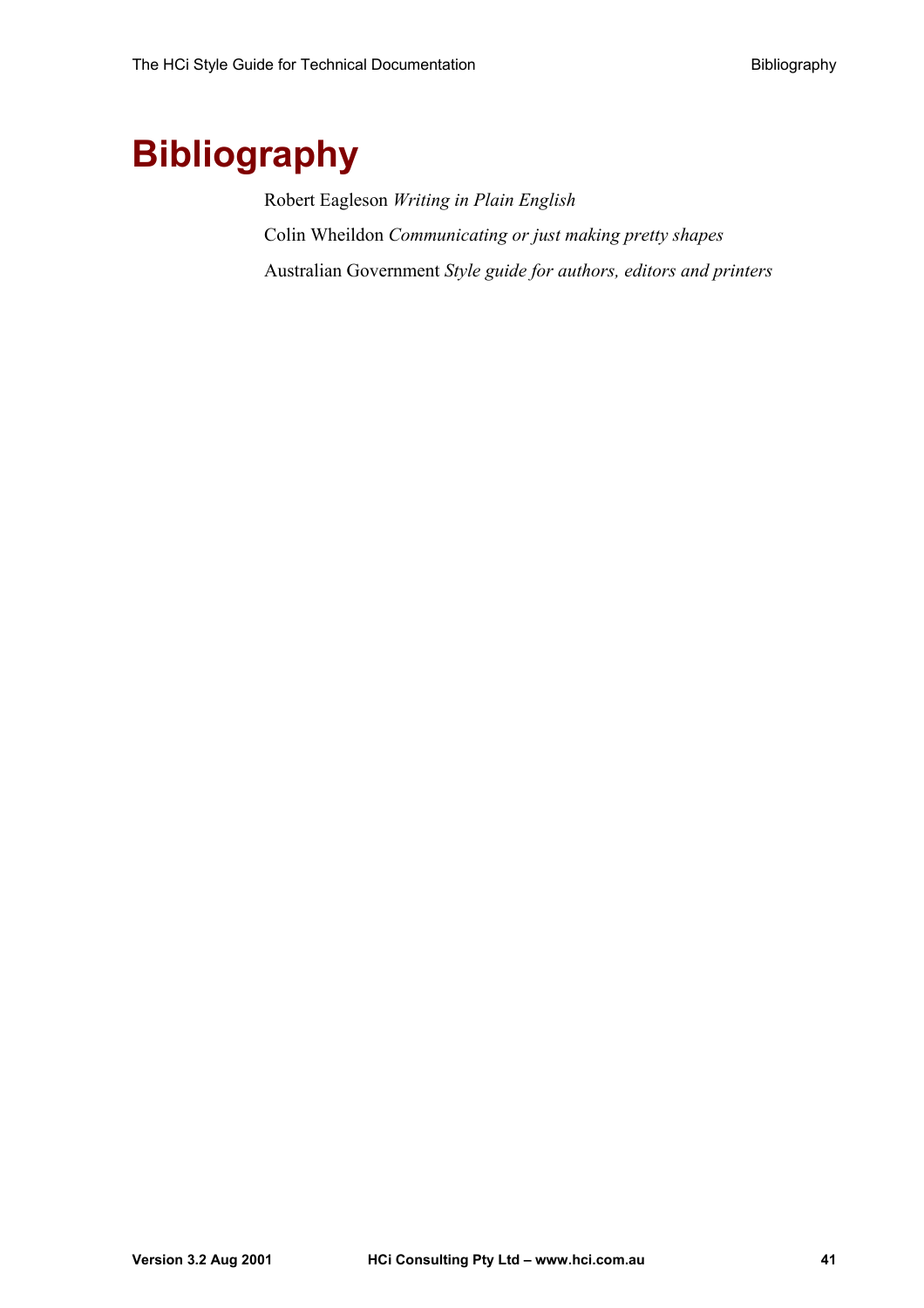# <span id="page-41-0"></span>**Notes**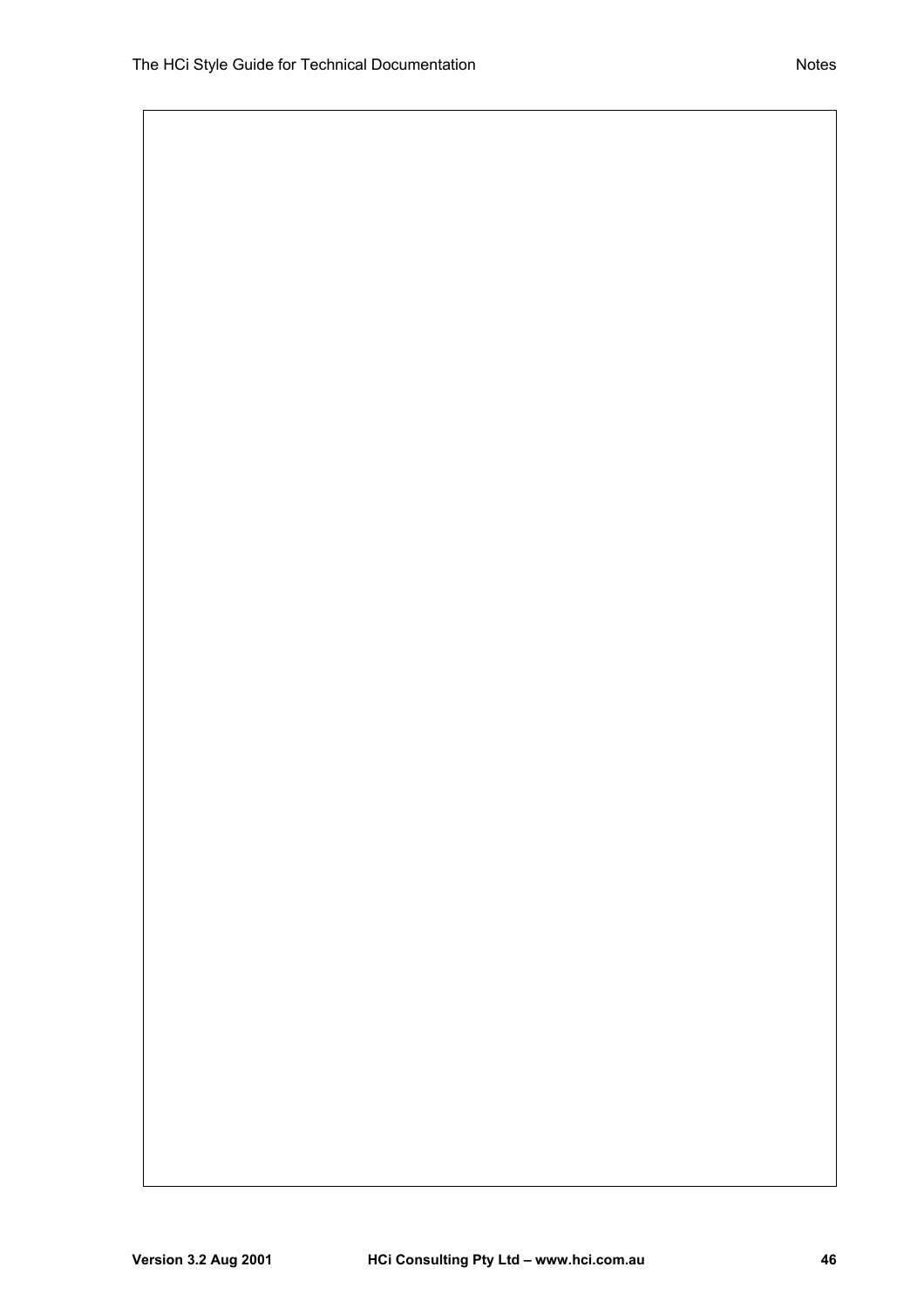# <span id="page-46-0"></span>**Index**

About HCi, 5 About the HCi template, 24 About this document, 6 Active voice, 21 Assumed knowledge, 10 Bold, 17 Bulleted lists creating, 28 punctuation, 15 second level, 15 using, 15 Case, 19, 20 Colons and semi-colons, 19 Creating bulleted list, 28 cross-references, 32 glossary terms, 32 indexes, 30 notes, 30 numbered list, 27 tables, 28 Cross-references creating, 32 cross referencing, 22 Document creating new, 26 deciding how many, 26 Headings, subheadings, 10 pagination, 33 structure, 8, 9 Emphasis, 16 bold, 17 conventions, 16 initial capitals, 16 italics, 17 rule style, 17

Flowcharts, 17 Formatting elements, 8 Glossary creating a glossary term, 32 glossaries, 23 Graphics flowcharts, 17 inserting, 29 screenshots, 18 using, 17 HCi, 5 Headings, 10 Hyphens and dashes, 19 Imperative, 20 Index, 47 Indexing, 22 basic index, 22 creating an index, 30 index fields, 31 inserting entries, 30 Initial capitals, 16 Inserting graphics, 29 index entries, 30 index fields, 31 Italics, 17 Language, 20 active voice, 21 imperative, 20 plain English, 21 second person, 21 sentences, 20 List of template styles, 36 Lists, 19 **Notes**